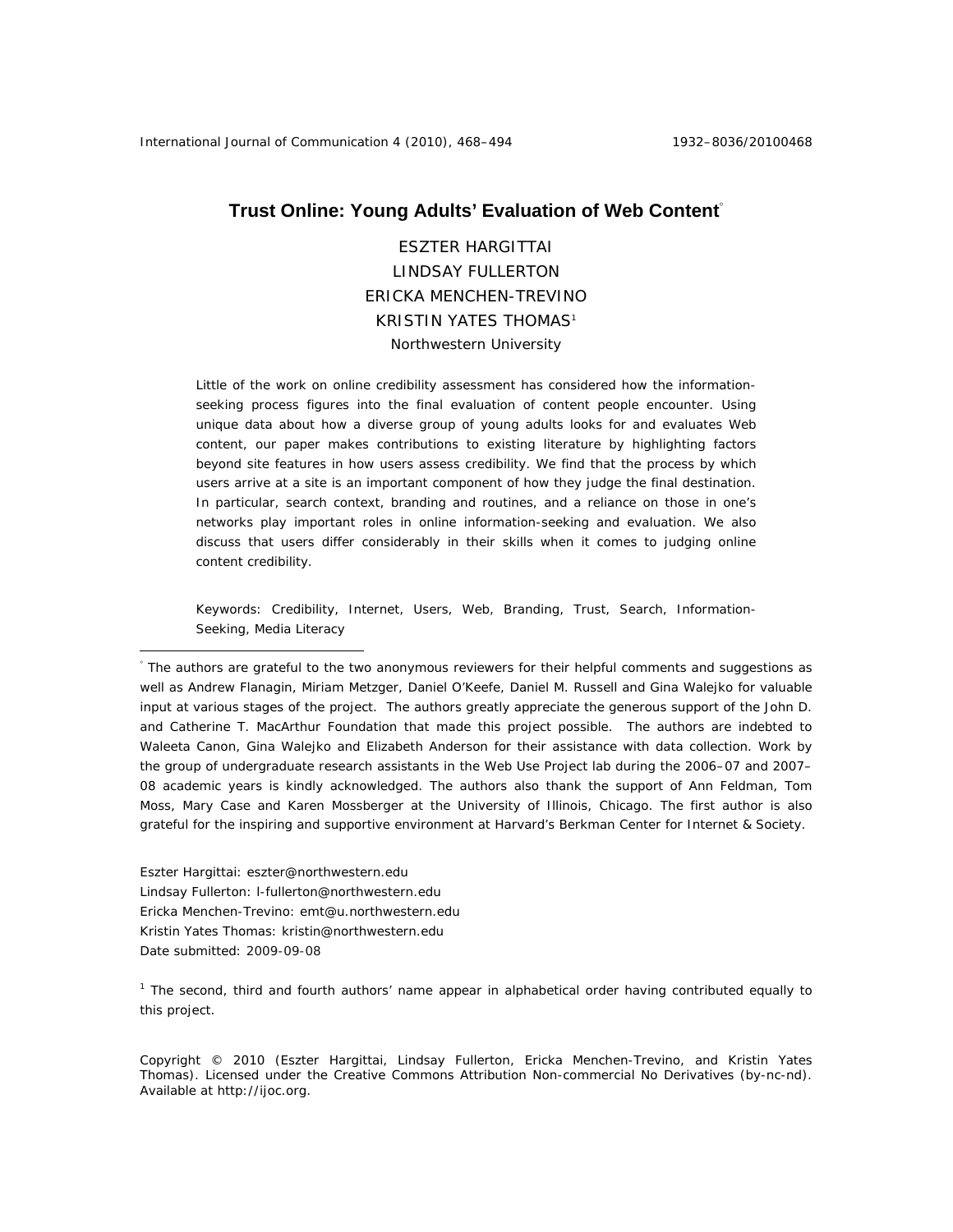## **Introduction**

Both lauded for its breadth and critiqued for its sometimes free-for-all ethos, the Internet is a source of unprecedented amounts of information. In a content-rich environment where much material is no longer evaluated by traditional gatekeepers such as editors before it has the potential to reach large audiences, the ability to find trustworthy content online is an essential skill (Hargittai, 2008; Metzger, 2005). However, as Sundar (2008) has suggested, the assessment of credibility in the online environment is much more complicated than in previous media contexts:

While an assessment of [. . .] simple cues was feasible in traditional media, it is next to impossible for an average Internet user to have a well-defined sense of the credibility of various sources and message categories on the Web because of the multiplicity of sources embedded in the numerous layers of online dissemination of content. (p. 74)

While Internet users have access to enormous amounts of material on the Web, not all of it is necessarily reliable. Credibility assessment can act as a filter that sifts out inaccuracies, providing users with the content that they find most believable (Flanagin & Metzger, 2000; Wathen & Burkell, 2002).

What cues do users rely on to decide whether they should trust material being presented to them online? Although this is a question that researchers have explored extensively in the past (for a helpful bibliography on the subject, see Flanagin & Metzger, 2007a), the unique methodology employed in our study allows us to consider this issue in a larger context than previous work made possible, resulting in findings that add important dimensions to how this matter is currently understood. In her review of the literature with recommendations for future research, Metzger stated the following:

A research agenda for the issue of Internet credibility must include studies of information evaluation using a greater variety of research methods, on a greater variety of Internet users, performing a greater variety of search tasks than has been done to date. (2007, p. 2086)

We take this invitation for such research seriously and in the current study draw on a more holistic approach to examining online credibility assessment than is usual in this literature. We use a more varied set of search tasks administered on a more diverse user group than is common in this domain. Additionally, instead of asking respondents to evaluate a hypothetical Web site in an experimental setting (an approach common in this area, e.g., Flanagin & Metzger, 2007b; Freeman & Spyridakis, 2004), our methodology relies on users navigating the open Web. This approach allows us to observe and analyze users' actions from initial steps of the information-seeking process through the entire search process of obtaining a response to a question and evaluating the found content.

Our methodology made it possible for us to uncover a crucial part of the puzzle of online credibility assessment heretofore largely absent in this literature: the important role that search context plays in what content many users deem trustworthy. That is, rather than simply evaluating content based on the features of the destination Web site, users put considerable trust in the online equivalent of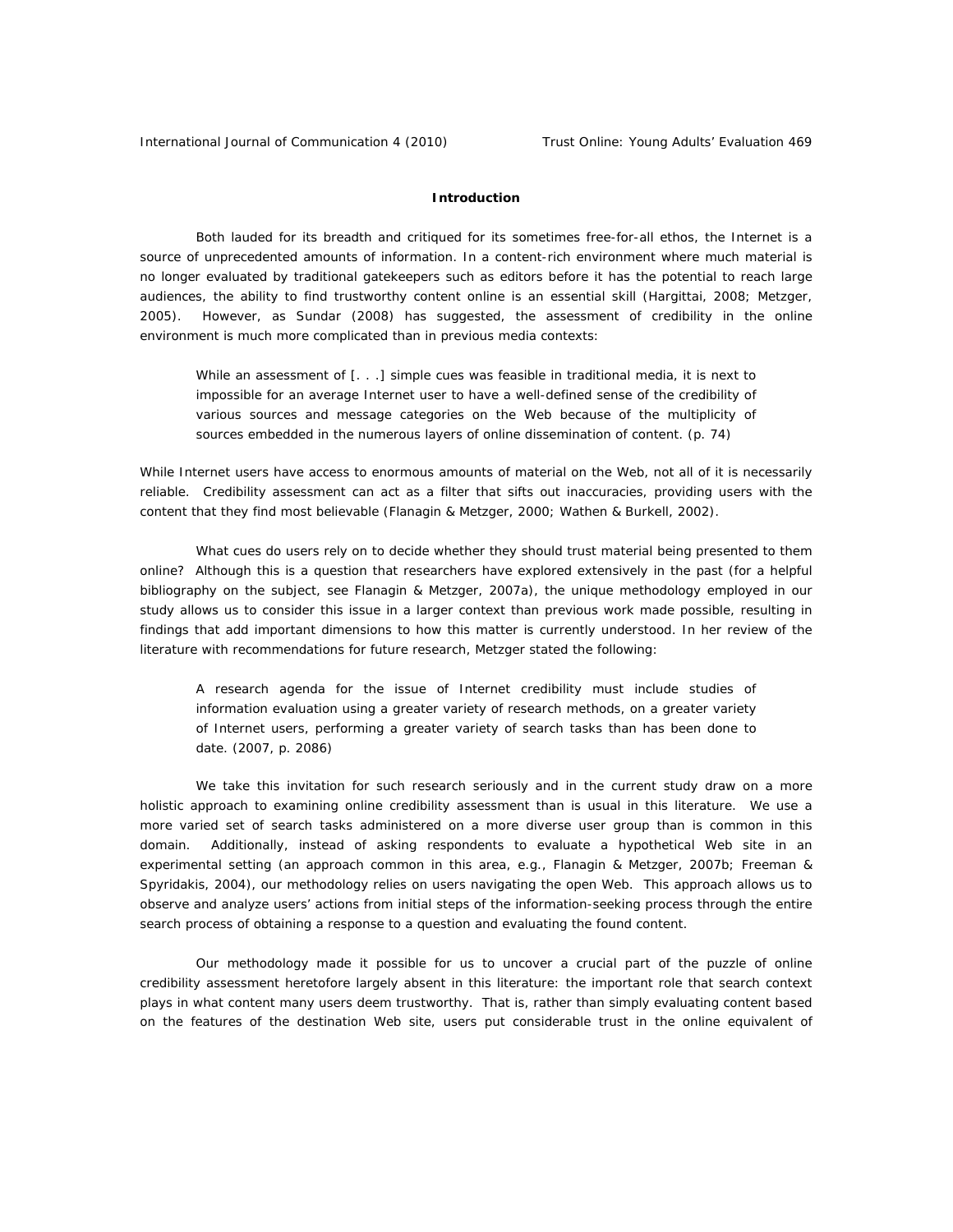traditional gatekeepers: search engines. Users exhibit a great amount of trust in these tools, independent of whether they lead to the most relevant content (Pan et al., 2007). Search engines have become the most prevalent means for information seeking online (Fallows, 2005), with the potential to garner large influence not only on what content is most accessible to users (Hargittai, 2000), but based on findings from our study, also what material users deem trustworthy.

To support our claim concerning the important role the search process itself and other contextual factors play in how users assess the credibility of online materials, we rely on original data we collected on users' online information-seeking behavior. Before presenting our evidence, we draw on literature from the fields of media literacy, online information seeking and credibility assessment to contextualize our study. Next, we describe what methods we used to study people's evaluation of material on the Web. Then we discuss the major themes that emerged from our 102 observations of and interviews with a diverse group of young adults. Finally, we briefly discuss skill differences among users and suggest avenues for future research.

#### **Media Literacy, Information Seeking and Credibility Assessment**

Scholars have long been concerned with whether people approach content they encounter in the media critically, an area referred to as media literacy (e.g., Buckingham 2003; Livingstone, 2004). Generally speaking, research has found, across a wide range of ages in both online and offline contexts, that people have difficulty with these skills. While children are exposed to online media at an increasingly early age, studies have shown that many adolescents do not possess the expertise required to search the Web efficiently or critically assess the credibility of what they find (Bilal, 2001; Eastin et al. 2006; Kafai & Bates, 1997; Kuiper et al., 2005). Older teens in high school face similar challenges. For example, when citing sources for essays about science topics, one study found that participants did not fully comprehend the differences between Wikipedia articles and other sources (Forte & Bruckman, 2008). Similar challenges exist in the world of offline sources. An experiment that dealt with students' attention to and use of multiple print sources such as autobiographies, histories, and novels, found that many high school and college students, even when specifically prompted, did not pay sufficient attention to the sources and context of the documents (Britt & Aglinskas, 2002). The study materials contained information from different sources, but the presentation format was standardized so that content from a book did not look different from other media content. Such lack of contextual cues is precisely what scholars have pointed to as a source of difficulty in determining credibility online (Metzger, 2007). The results of that offline study then may also be relevant to investigations of Web credibility, as we can expect people to show variation in their ability to assess and evaluate online content.

The focus of investigations looking at how people find information online has ranged anywhere from considering the features of the retrieval system to how users approach the search process (for a review of this literature see Markey, 2007). While research on information seeking is mainly concerned with how people arrive at material of interest, research on credibility assessment takes as its central focus how people evaluate content once they have found it. Here, we are interested in both of these activities, seeing them as two components of the process that leads people to arrive at material on the Web. To clarify, the present study does not seek to assess the credibility of particular Web sites, as some work in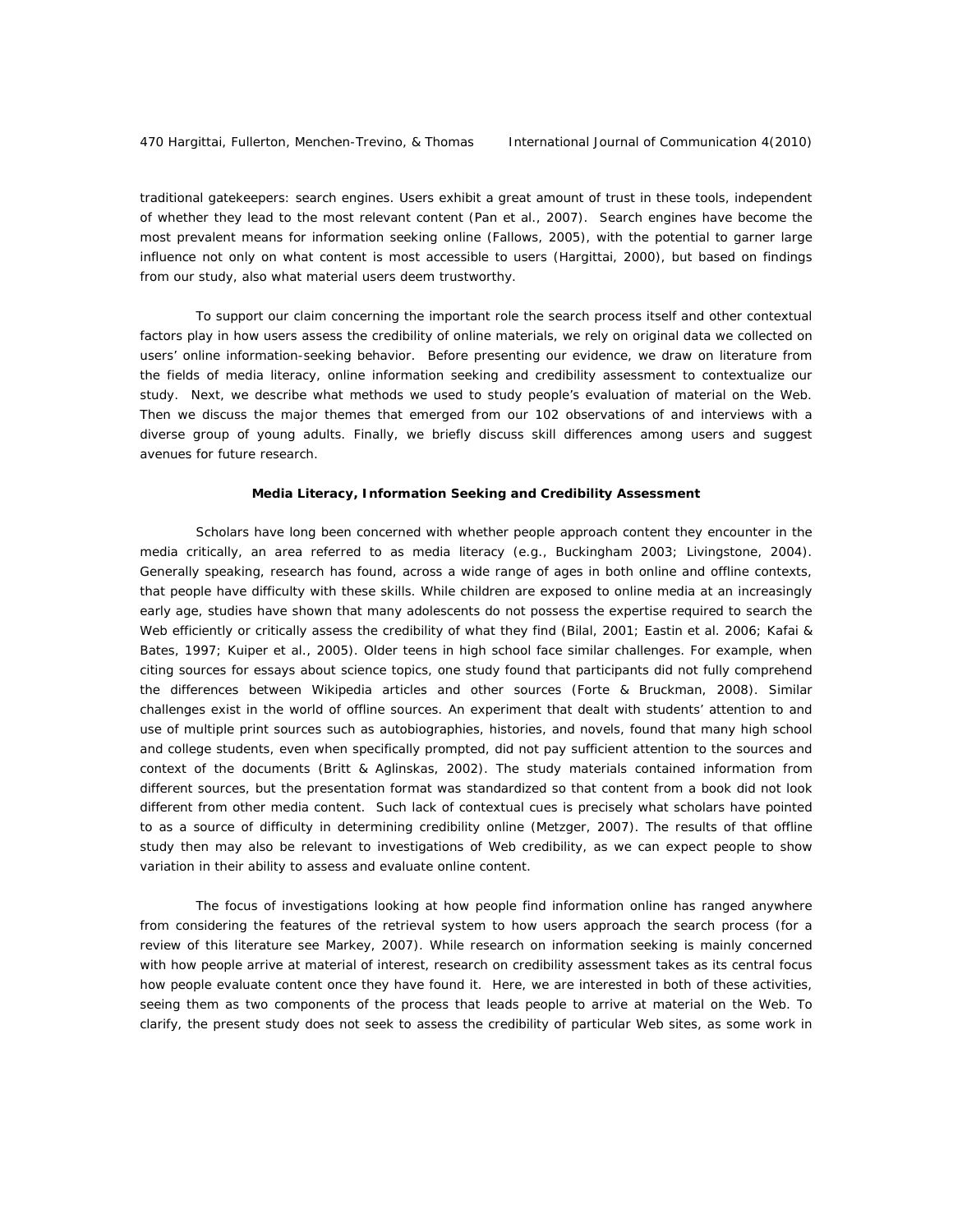this domain has done in the past. Rather, we focus on user *perceptions* of credibility when evaluating information online.

Research suggests that credibility is analogous to the concept of believability (Tseng & Fogg, 1999; Wathan & Burkell, 2002; Johnson & Kaye, 2002). Various studies have addressed how users form opinions about the credibility of Web sites. Here we review the models that previous work has put forward about this process. One approach to understanding how users assess online credibility is the prominenceinterpretation theory (Fogg, 2003). This theory suggests that credibility assessment occurs when users notice elements of the sites they visit (prominence) and then interpret those elements in order to verify the credibility of the information they have found online (Fogg, 2003). Factors that may affect user interpretation according to this theory include user assumptions based on culture and experience, the user's skill level and competency, and the context of both user expectations and environment (Fogg, 2003).

Models developed to explain how users assess online content break down the process into stages (Fritch & Cromwell, 2001; Wathen & Burkell, 2002). Wathen and Burkell (2002) propose a model that splits credibility perception into two categories: evaluation of surface credibility and evaluation of message credibility. During the first stage, users evaluate the credibility of online sources based on surface characteristics of interface design, such as fonts, organization, and attention to detail. If users judge that the visual presentation of the Web site meets their personal expectations for what a credible site should look like, they move to the second stage, assessing the credibility of the content of the message, including credentialing the information, assessing accuracy and relevance (Wathan & Burkhell, 2002). Both of these stages are concerned with what is on the site. However, this model does not consider how a site is found.

Another, more elaborate model proposed by Fritch & Cromwell (2001) suggests that when users are assessing the credibility of online information, they do so by constantly cycling through four stages of evaluative criteria based on cognitive authority, which is a composite of both information quality and credibility. Using a framework of filtering, this model suggests that users are constantly evaluating messages based on four classes of information: format and presentation, author identity and credentials, institution, and affiliation. Once users classify the information based on these four groups, they move to the second stage of the model and start assessing the information provided. It is the combined assessment of those four classes that leads users to ascribe information as having (or not having) cognitive authority.

While considerable prior research has examined what users claim to do in order to find credible information online (e.g., Fallows 2005; Flanagin & Metzger, 2000; Metzger, Flanagin, & Zwarun, 2003), less common is research that compares actual and reported behavior (e.g., Flanagin & Metzger, 2007b; Freeman & Spyridakis, 2004; Rieh & Hilligoss, 2007). Commenting on this body of work, Metzger stated: "people know they 'should' critically analyze the information they obtain online, yet rarely have the time or energy to do it" (Metzger, 2007, p. 2078). Few studies have looked at what users actually do to assess online credibility. Eysenbach and Kohler (2002) used focus groups, observations and interviews to find out how users assess the credibility of online health information, but the very small sample size and single topic (21 focus group participants, 17 observations and interviews) limit the generalizability of the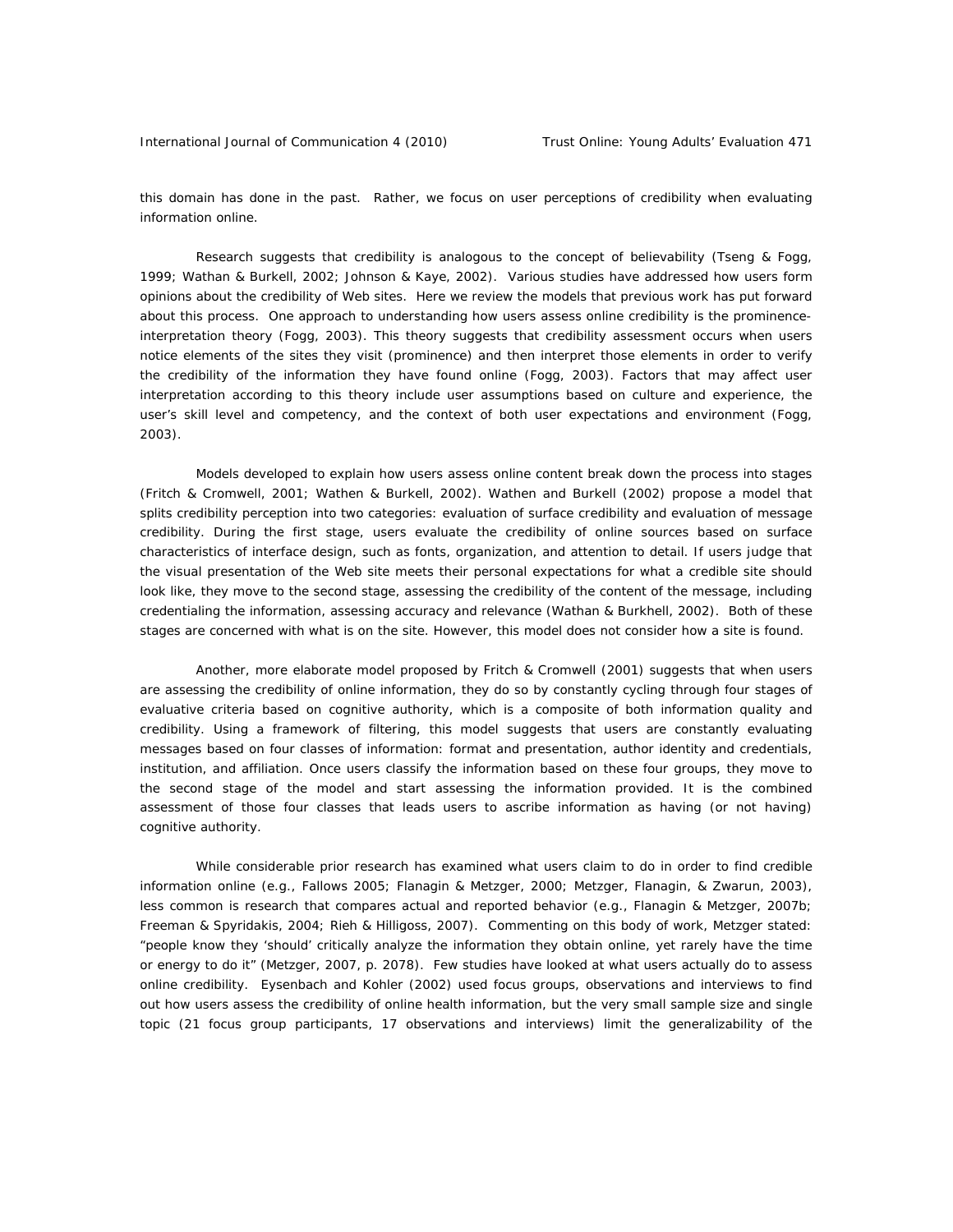findings. Tombros, Ruthven, and Jose (2005) studied which cites 24 participants found useful during three information-seeking tasks and which features of the sites (pictures, textual content, site design) led them to their decision. This study, however, used a convenience sample and the goal of the study was to help designers of recommendation systems rather than to understand credibility assessment.

The above-discussed models all focus on how people evaluate online content once they have arrived on a specific Web site. Such approach to credibility assessment is iterative and multifaceted, involving user judgments on the sites' content, presentation and authorship. However, these models do not include a consideration of the larger context of information seeking, that is, how people arrive at Web sites in the first place and how that process might influence their assessment of the destination site's credibility.

Search engine use is one of the most popular online activities second only to email (Fallows, 2008), which underscores its potential role as a broker to online information (Pan et al. 2007) and warrants its consideration in a study of online credibility assessment. According to a 2008 report from the Pew Internet & American Life Project, a premier authority on tracking Americans' Internet uses, 49% of users turn to a search engine on a typical day (Fallows, 2008), a figure even higher among young users at 55%. Related to credibility assessment, an earlier report from the same organization (Fallows, 2005) found that 68% of American Internet users surveyed believe that using search engines provides them with "a fair and unbiased source of information," and that percentage jumps to 72% for those under the age of 30 (Fallows, 2005). This study also found that only 38% of Internet users were aware of the difference between paid and sponsored links on a search engine results page. Within that same group, only 47% responded that they could always distinguish between paid and unpaid search engine results. These findings suggest that while users may feel confident in their ability to find accurate and credible information online, that confidence may not translate into actual skills in credibility assessment. Consequently, it seems important to consider search engines as part of the model for credibility assessment.

Despite the tremendous amounts of information available on the Web, research has shown that users continue to rely on people in their networks when seeking various types of information. Such work has examined different domains of information search from recreational activities (Kayahara & Wellman, 2007) to cultural content (Tepper, Hargittai, & Touve, 2007) and has found that users supplement online sources with advice they get from friends and family. This underscores the importance of seeing information technology uses in the larger context of people's everyday lives where online and offline activities are constantly intertwined (Wellman & Haythornthwaite, 2002).

Finally, it is important to recognize that people may differ in their individual approaches to credibility assessment. Research on young Internet users has found that online abilities vary considerably even among highly wired populations (Hargittai, 2010: Hargittai & Hinnant, 2008; Livingston & Helsper, 2007) and concern, among other things, the understanding of how search engines work (Howard & Massanari, 2007). Although not a central focus of this paper, we remain cognizant of how such differences may influence our observations.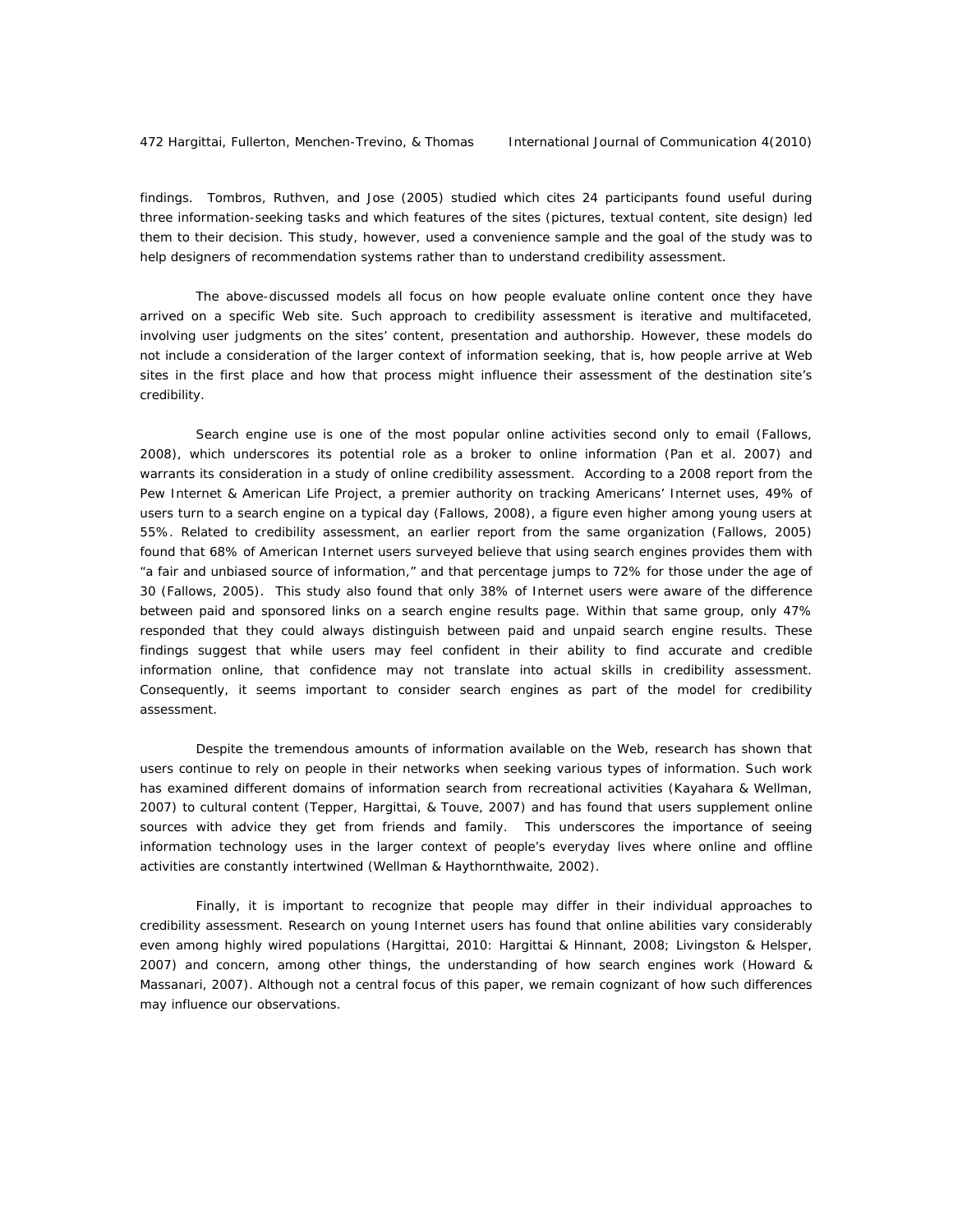$\overline{a}$ 

## **Data and Methods**

We draw on some quantitative, but primarily qualitative data to answer the questions raised above. Young adults represent the most wired segment of American society (Fox, 2004; Madden, 2006; National Telecommunications and Information Administration, 2004) warranting a focus on their Internet uses in particular since disparities in access are lower than other population groups. Below, first we explain how we collected our data and then describe baseline information about the sample. Next, we explain how we assessed users' evaluations of online content credibility using a survey, but mainly draw on in-person observations and interviews with respondents.

### *Data Collection*

We conducted our study among first-year students at an urban public research university in the Winter and Spring of 2007.<sup>2</sup> Thanks to the composition of the school's student body — ranked as top-10 in ethnic and racial diversity by *U.S. News and World Report* (2006) — doing our research there allowed us to reach a diverse group. Working with the First–Year Writing Program at the University of Illinois, Chicago, we were able to reach a representative sample of students at the school since the program sponsors the only required course on campus thereby allowing us to sidestep any selection bias concerning participants. Of the 87 sections offered as part of this course, 85 took part in the study yielding a 98% participation rate on the part of course sections. The final response rate of 82% is based on all of the students enrolled in the course. In order to control for time in the program, our study sample comprises the 1,060 first-year students in the Program.

We started by administering a paper/pencil survey in the First-Year Writing Program classes. We used this method to avoid biasing against people who feel less comfortable filling out Web forms or who spend less time online and thus may have less of an opportunity to participate. The average survey completion time was approximately 30 minutes. The survey included detailed questions about respondents' Internet uses (e.g., experience, context of use, types of sites visited, and online activities) and their demographic background.

For the in-person observations and interviews we relied on a stratified random sample drawn from the 1,060 first-year students who had been surveyed and had agreed to participate in a follow-up study. We wanted to ensure equal representation of both men and women. We also stratified the sample on skill given that prior work had suggested that user competency may influence interpretation of online materials (Fogg, 2003). In order to ensure equal representation of students by high, medium, and lowlevel online abilities, we relied on their responses to survey questions about Internet know-how. Respondents were asked their level of understanding of 27 Internet-related terms and we created a summary variable of these responses. This measure is based on established work studying Web-use skills (e.g., Hargittai, 2009; Wasserman & Richmond-Abbott, 2005). We successfully ended up with a follow-up

 $2$  The authors of this article are not located at this university. Focus on this campus is the result of careful consideration about what type of student population would be most helpful in addressing questions of interest in the overall research project.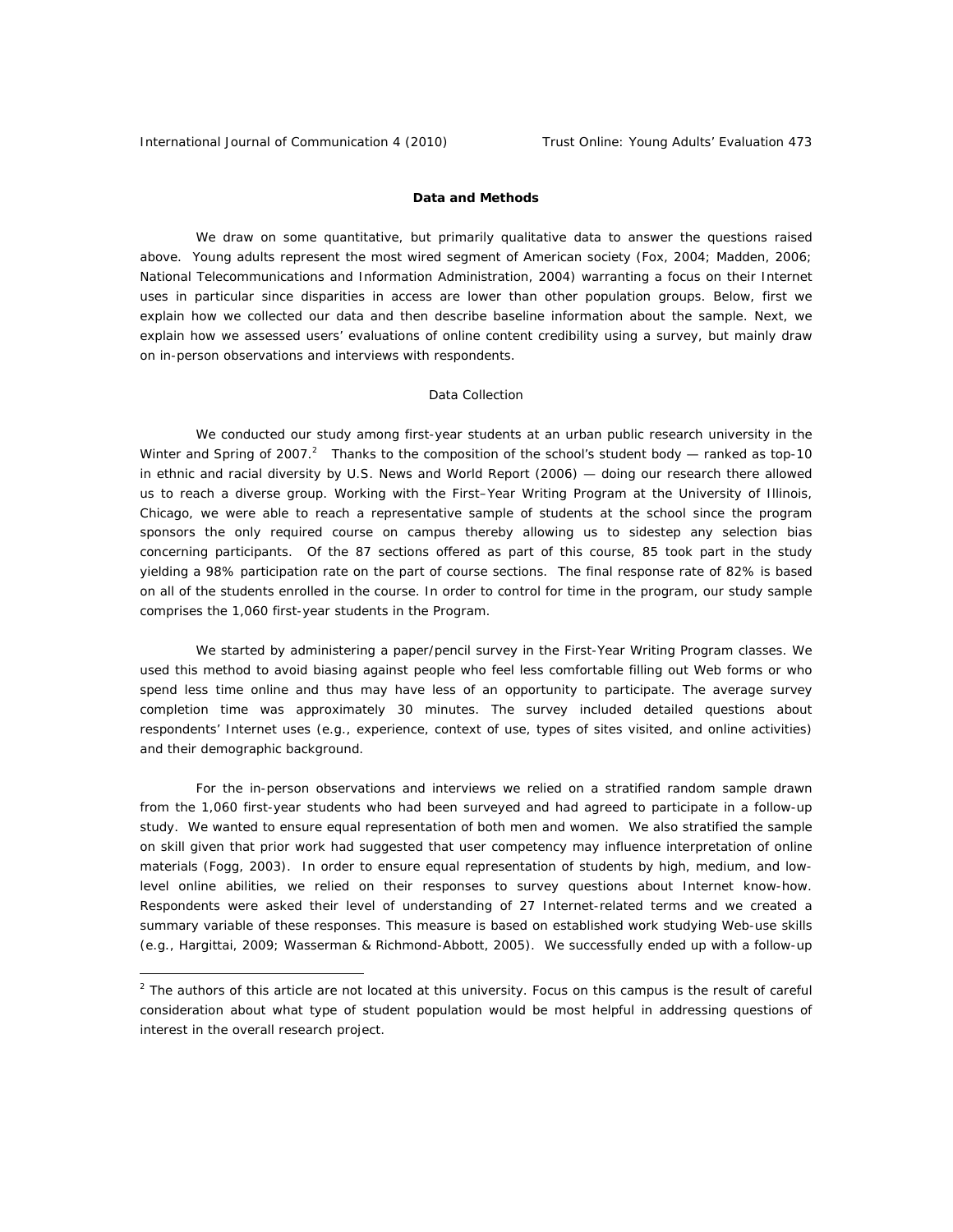sample diverse on this measure. Students were offered \$40 as compensation for their participation in the observational session. Of the 192 students contacted for this portion of the project, 102 responded yielding a 53% response rate.

### *Sample Descriptives*

Both the survey and the follow-up group represent a diverse set of students. Here, we focus mainly on describing the follow-up observational group that represents the participants whose online information seeking and credibility assessment we analyze in this paper, but all tables include information for both samples. We only contacted 18– and 19–year-olds for the follow-up study in order to concentrate on the youngest people in the overall sample.

As Table 1 reports, our sample is quite diverse on all accounts. We have close-to-equal representation of men and women. Less than half of the follow-up group is White with large portions of Hispanic and Asian/Asian American students in the group. Students come from varied family backgrounds regarding parental education (our proxy for socioeconomic status). In the domain of academic interests we also see diversity with numerous academic concentrations represented.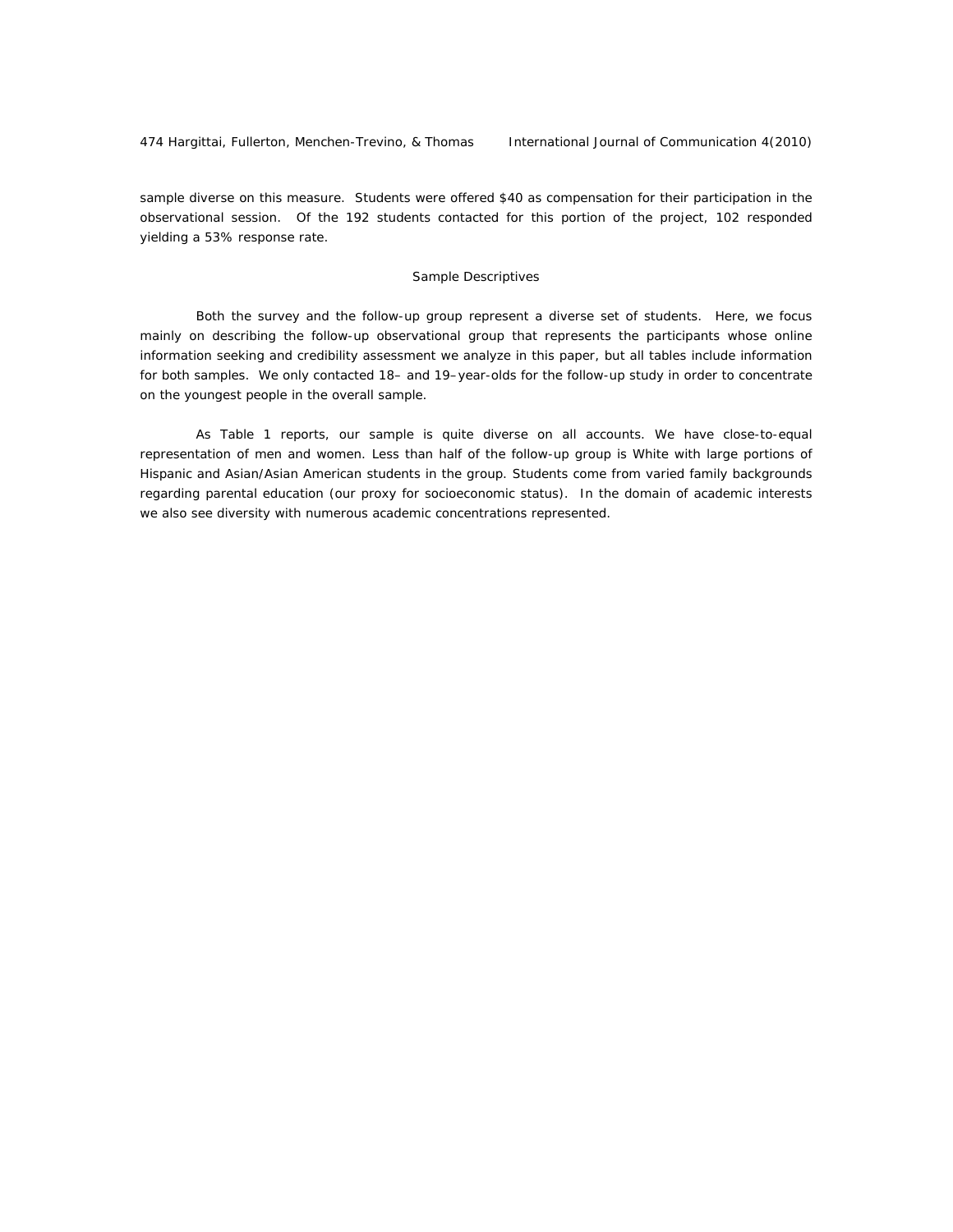|                                     | Survey<br>respondents<br>$(n=1,060)$ | Observation &<br>interview<br>participants<br>$(n=102)$ |
|-------------------------------------|--------------------------------------|---------------------------------------------------------|
| Women                               | 55.8                                 | 49.0                                                    |
| Age                                 |                                      |                                                         |
| 18                                  | 64.8                                 | 70.0                                                    |
| 19                                  | 32.2                                 | 30.0                                                    |
| $20 - 29$                           | 3.0                                  | 0                                                       |
| Race and Ethnicity                  |                                      |                                                         |
| White, non-Hispanic                 | 42.7                                 | 43.0                                                    |
| Hispanic                            | 18.8                                 | 18.0                                                    |
| African American, non-Hispanic      | 7.7                                  | 4.0                                                     |
| Asian American, non-Hispanic        | 29.6                                 | 34.0                                                    |
| Native American, non-Hispanic       | 1.2                                  | 1.0                                                     |
| Parents' Highest Level of Education |                                      |                                                         |
| Less than high school               | 7.4                                  | 6.9                                                     |
| High school                         | 19.0                                 | 19.6                                                    |
| Some college                        | 20.1                                 | 23.5                                                    |
| College                             | 34.4                                 | 39.2                                                    |
| Graduate degree                     | 19.1                                 | 10.8                                                    |
| Major                               |                                      |                                                         |
| <b>Health sciences</b>              | 23.2                                 | 23.0                                                    |
| Science                             | 15.8                                 | 15.0                                                    |
| <b>Business</b>                     | 12.6                                 | 13.0                                                    |
| Social Science                      | 13.5                                 | 10.0                                                    |
| Math/Computer Science/Engineering   | 12.2                                 | 11.0                                                    |
| Nursing                             | 7.4                                  | 8.0                                                     |
| Arts/Humanities                     | 6.4                                  | 7.0                                                     |
| Architecture/Design                 | 6.0                                  | 7.0                                                     |
| Education                           | 4.3                                  | 5.0                                                     |

*Table 1. Descriptive statistics about study participants, all survey respondents and the follow-up observational group (percentages).* 

*Note:* We purposefully restricted the follow-up sample to students who were 18 or 19 as we were especially interested in young adults' Internet uses. Numbers may not add up to 100% for majors as students could indicate more than one major.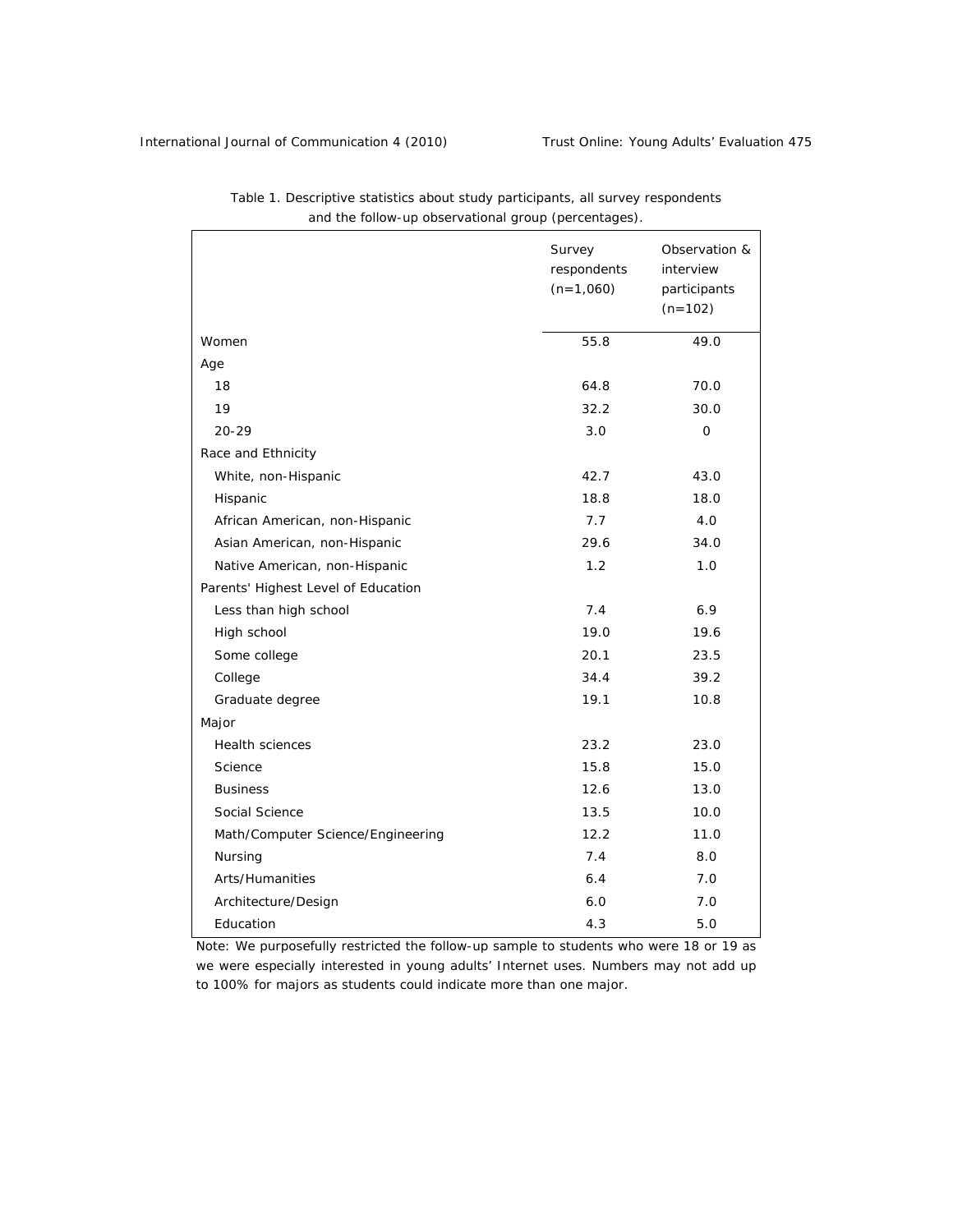Regarding experiences with the Internet, this is truly the wired generation as indicated by the figures in Table 2. On average, students have been online for years and use the Internet regularly. They have several locations of access (an aspect of use that has been shown to matter in how people use the Internet [Hassani, 2006]). Overall, there is no statistically significant difference between participants in the follow-up study and in the overall survey study based on these Internet experience variables. This is also true of the index skill measure, students who took part in the observational study are, on average, similarly skilled compared to the 1,060 students who participated in the larger project. In both the larger group as well as the subsample, there is considerable variance on our digital literacy measure suggesting that we have both very digitally savvy and much less knowledgeable respondents in the study. The representative nature of the follow-up sample is expected since we put great effort into ensuring that our stratified sampling would yield a representative group.

*Table 2. Respondents' Internet use experiences (mean with standard deviation in parentheses).* 

|                                                | Survey respondents<br>$(n=1,060)$ | Observation & interview<br>participants $(n=102)$ |
|------------------------------------------------|-----------------------------------|---------------------------------------------------|
| Number of Internet use years                   | 6.3(2.0)                          | 6.2(2.0)                                          |
| Number of hours on the Web weekly*             | 15.5(10.0)                        | 17.0(10.7)                                        |
| Number of Internet access locations            | 6.2(2.1)                          | 6.1(2.2)                                          |
| Number of Internet use locations               | 3.0(1.5)                          | 3.0(1.5)                                          |
| Home is location of most frequent Internet use | 92.9%                             | 94.1%                                             |
| Skill index                                    | 81.3(22.6)                        | 83.5(25.3)                                        |

*Note:* This measure only concerns Web use and excludes time spent on e-mail, chat, or VoIP.

#### *Measuring Credibility Assessment: Surveys*

On the survey, we mainly relied on earlier studies of credibility assessment regarding students' approaches to online materials (Consumer Reports Webwatch, 2005; Metzger, Flanagin, & Zwarun, 2003). Table 3 presents the items and responses for both the large survey sample as well as the follow-up study sample. The two are very similar, again suggesting that the follow-up sample is representative of the larger group and thus the first-year class at this university. The first related question asked respondents to indicate the importance of various factors in "deciding whether to visit a Web site" on a 5-point scale. Choices ranged from "not at all important" (1) to "extremely important" (5). Of the three factors included on the survey, most important deemed to be "being able to identify easily the sources of information on the site" while "knowing who owns the Web site" and "knowing what business and organizations financially support the site" seemed to be of less importance to students, on average.

The second survey question about credibility assessment asked respondents to indicate the frequency with which they engage in various actions when looking for information for school work. The response options ranged from "never" (1) to "very often" (5). It seems that the least common actions among students are "checking if contact information is provided on the Web site" and "checking the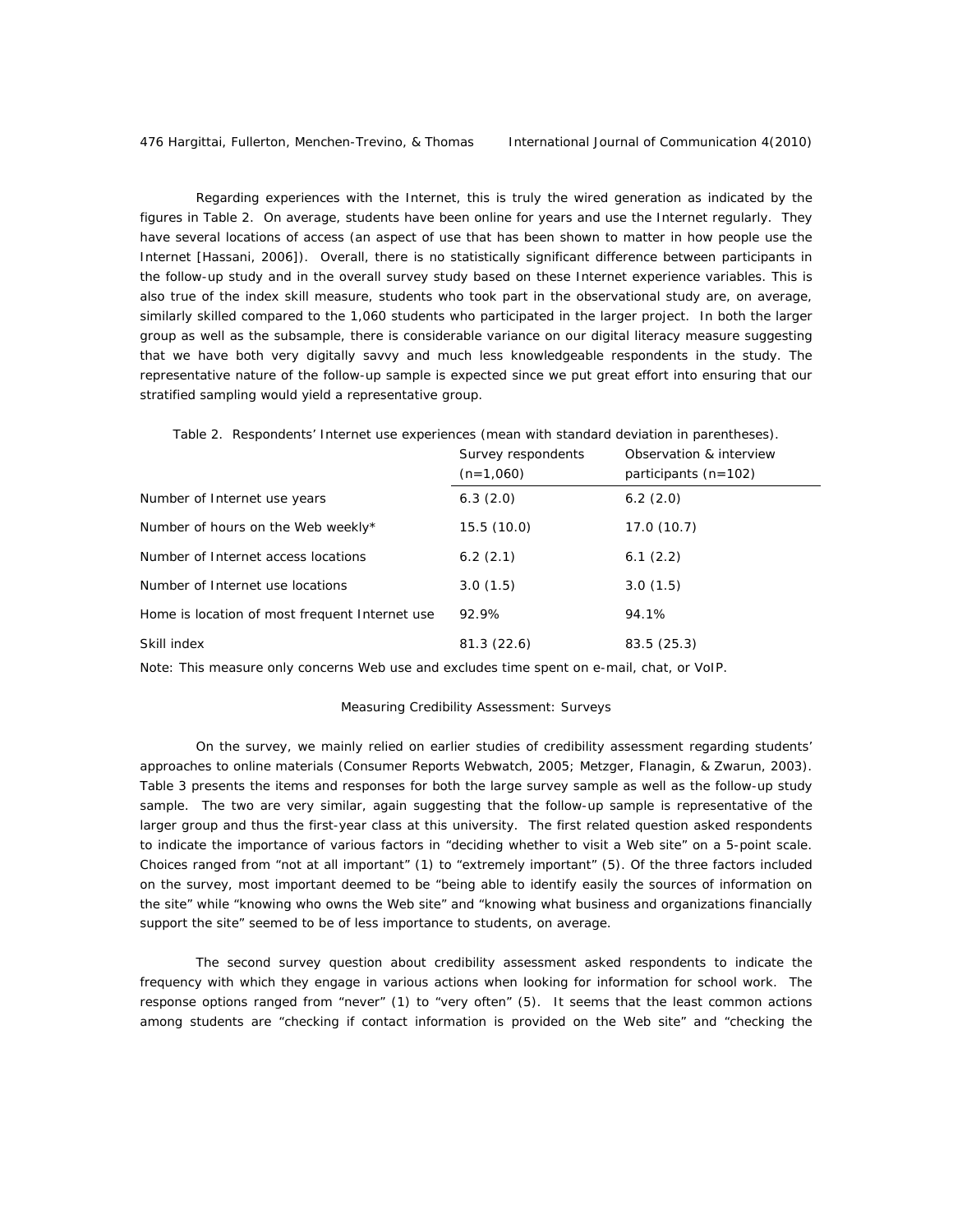qualifications or credentials of the author." Respondents reported engaging in the other five factors more, all of them either sometimes or often, on average (see Table 3 for details). We also asked students the frequency with which they visit the "About Us" page on a Web site. They report engaging in this activity rarely or sometimes, on average. Most importantly, again, there is no statistically significant difference on survey measures of credibility between the follow-up observational group and the students represented in the larger sample, suggesting that findings from the smaller group are generalizable to the larger sample.

|                                                                             | Survey respondents | Observation & interview |
|-----------------------------------------------------------------------------|--------------------|-------------------------|
|                                                                             | $(n=1,060)$        | participants (n=102)    |
| Importance of the following reasons                                         |                    |                         |
| when deciding to visit a Web site (1-5)                                     |                    |                         |
| Being able to identify easily the sources of<br>information on the site     | 3.7(1.0)           | 3.8(1.0)                |
| Knowing who owns the Web site                                               | 2.4(1.1)           | 2.4(1.2)                |
| Knowing what business and organizations<br>financially support the site     | 2.3(1.1)           | 2.3(1.1)                |
| Frequency with which user does the                                          |                    |                         |
| following when looking for information                                      |                    |                         |
| for school work (1-5)                                                       |                    |                         |
| Check to see if the information is current                                  | 3.5(1.0)           | 3.5(0.9)                |
| Seek out other sources to validate the information                          | 3.5(1.1)           | 3.5(1.1)                |
| Consider whether the views represented are facts<br>or opinions             | 3.4(1.1)           | 3.4(1.0)                |
| Check to see who the author is                                              | 3.4(1.1)           | 3.3(1.1)                |
| Check to see what other sites link to the Web site<br>you are viewing       | 3.3(1.1)           | 3.3(1.0)                |
| Check the qualifications or credentials of the author                       | 2.8(1.2)           | 2.8(1.2)                |
| Check if contact information is provided on the Web<br>site                 | 2.7(1.2)           | 2.7(1.0)                |
| Frequency with which user visits the "About Us" page<br>on a Web site (1-5) | 2.4(1.0)           | 2.4(1.0)                |

*Table 3. Participants' responses to questions about credibility assessment (5-point scale ranging from 1-5).*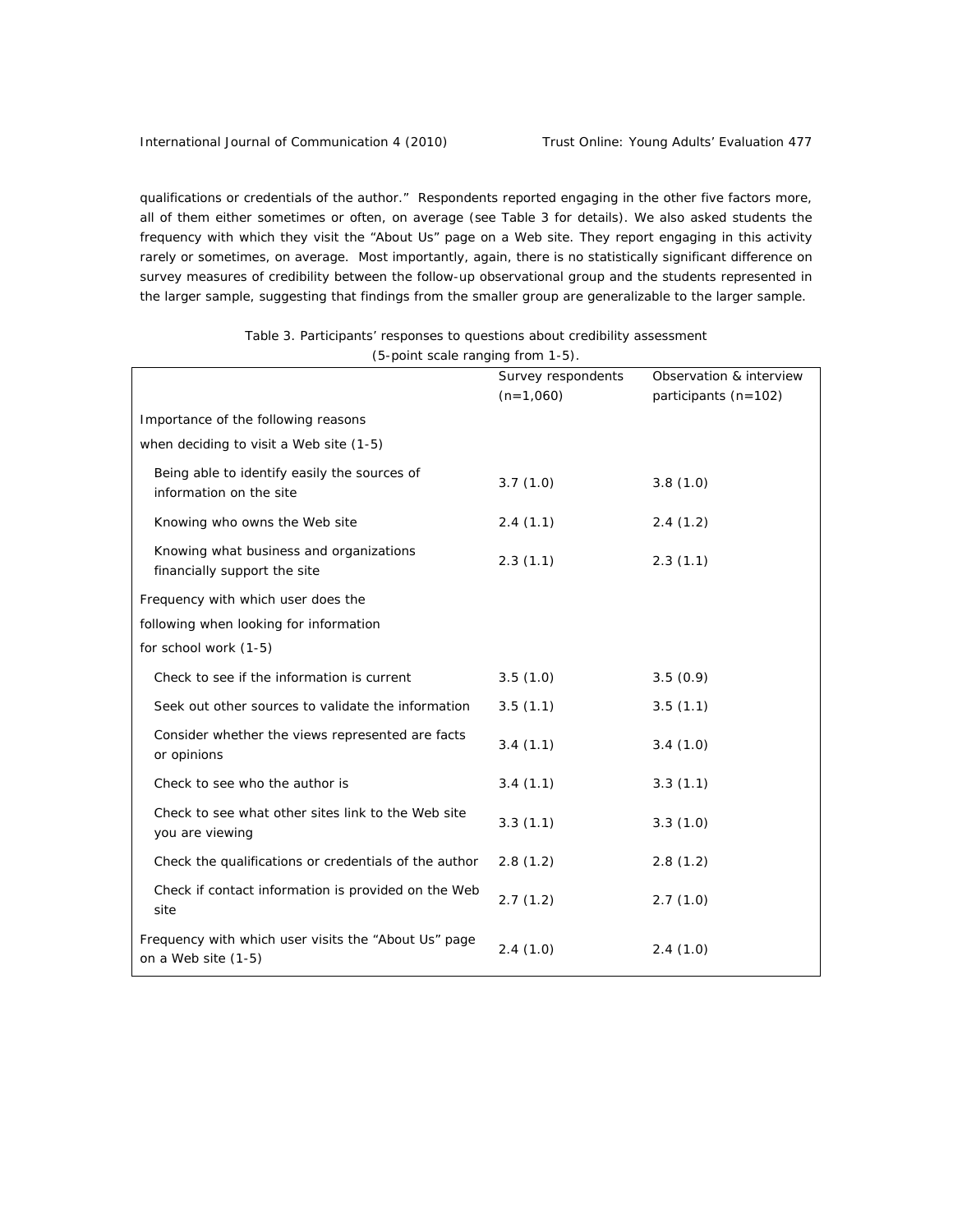### *Measuring Credibility Assessment: Observations and Interviews*

While survey data are helpful in allowing us to identify overall patterns and quantifying aspects of users' online abilities and perceptions, more nuanced qualitative data can offer valuable additional information when trying to glean an accurate picture of how young adults evaluate online materials. The qualitative data come from respondents' commentary during the time they were looking for various types of information on the Web in response to a dozen tasks presented to them in the follow-up observational sessions (see Appendix I for the full list of tasks). These tasks ranged from rather simple questions with relatively little consequence (e.g., looking up the map of a historical voyage) to more weighty queries with potentially significant outcomes such as ones concerning health matters (e.g., finding emergency contraception information). Instead of working with a list of trivia questions, we purposefully included queries that students might come across during their everyday browsing so as to make the process approximate online actions they may otherwise take. As to students' understanding of our study goals, we simply told them that we were interested in how they go about finding information online, we did not say anything about a focus on credibility assessment.

Respondents sat at an Internet-connected computer with the researcher right next to them reading the tasks (see introductory comments in Appendix I). There was no time limit imposed on respondents, they could spend as much time as they wanted on each task. There was no preset homepage on the browser so as not to influence initial actions. We also had the browser set up so that there was no search engine field in the navigation toolbar. The researcher cleared the cache of the browser between sessions so everyone could start with a clean slate. There was no filtering software on the network so students could access any Web site. Respondents were encouraged to talk throughout their online activities allowing us to collect information about how they were thinking about their Web navigation (Ericsson & Simon, 1993). On average, students spent 47 minutes working on the tasks.

In many other credibility studies, the methods by which respondents arrive at content are ignored, given that participants are simply asked to evaluate features of a mock Web site without any regard for how they might come across it in the first place. However, in the present study, we analyze the entire process of information seeking, from search engine selection to the evaluation of search results all the way to the final destination Web site. Additionally, by allowing students to utilize any and all Web sites (both because the study design did not impose any particular search process and because there was no filtering software), this study gains a degree of realism often lacking in other studies. Rather than simply viewing simulated Web pages and rating their credibility based on design and content alone, participants in our project were exposed to whatever site on the Web they might encounter during their informationseeking process.

We created audio recordings of each session and then transcribed these conversations. Additionally, we also generated video captures of what happened on the screen as respondents were navigating Web sites (see Hargittai, 2002 for a detailed description of the type of methods we employed here). Audio materials could thus be supplemented with additional visual cues during the coding process. We analyzed respondents' comments about their information-seeking and content-evaluation processes using a coding scheme that we developed by reading the entire corpus of material several times.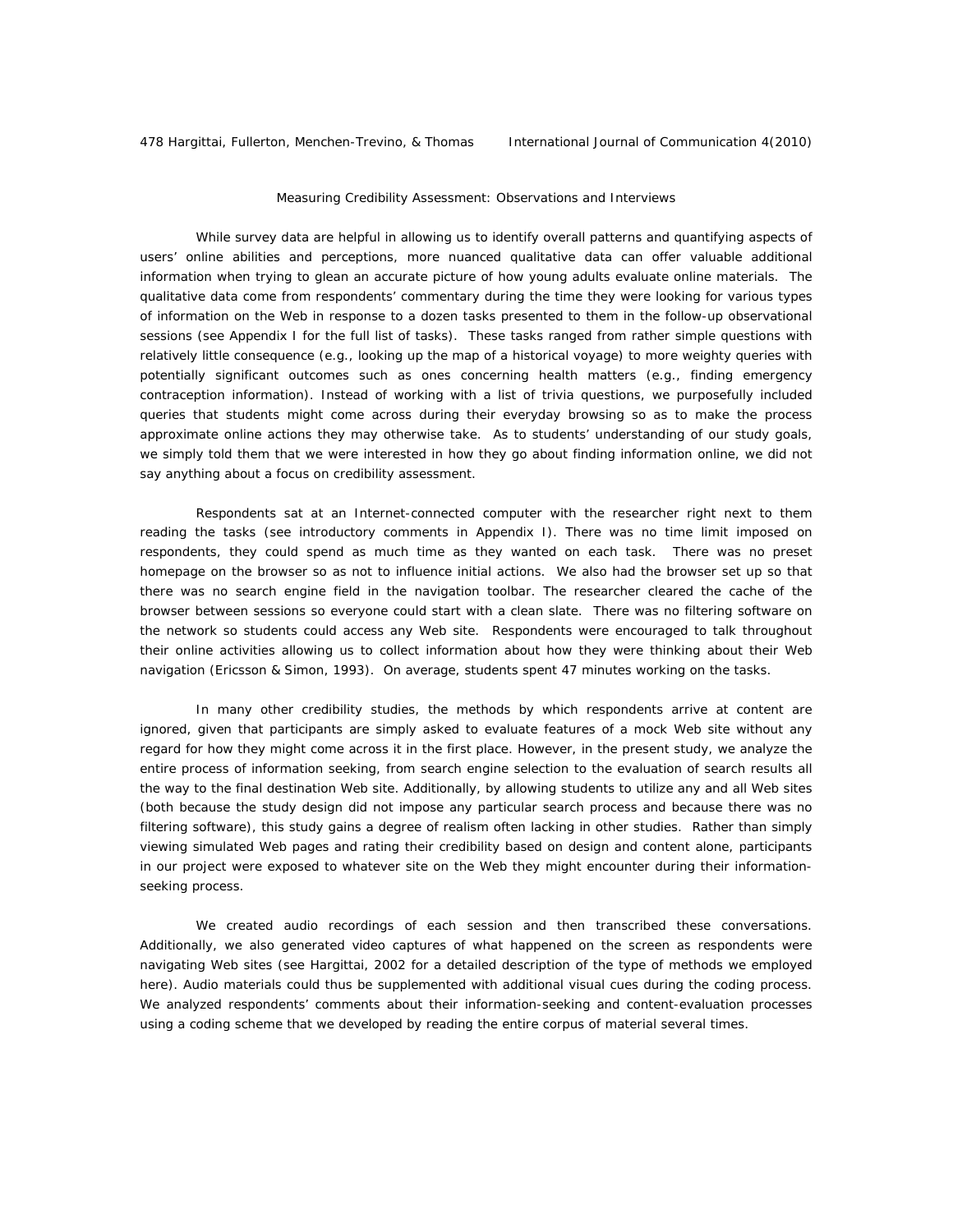The 102 in-person sessions lasted a total of just over 80 hours. The interviews yielded 770 pages of transcribed text. We analyzed these data using the Qualrus qualitative data analysis program. We created a coding scheme to categorize various comments that have to do with how students evaluated the material they encountered on Web sites. We started with a coding scheme of 35 codes designed to investigate general mentions of brands, site design elements, information verification talk, offline resources and general credibility talk based on what the existing literature suggests would be salient aspects of the process (Metzger, 2007). After the first round of coding, it became clear that we needed to refine the first set of codes for a better understanding of the emerging patterns of information seeking and credibility assessment. In the end, we went through five further iterations of coding.

The resulting coding categories allowed us to identify several major themes regarding students' online credibility assessment. We draw on these below to discuss what seem to be the main factors influencing how students evaluate online information. Overall, three main themes emerged as significant: 1) the information-seeking process, 2) brands, and 3) contacting people. Each of these was, on occasion, entangled with either positive or negative emotions and value judgments as users considered them. Below we discuss each of the three themes in detail and offer examples to illustrate how they influence users' evaluation of online content.

### *Results*

#### *Trust in Search Engines*

A clear theme that emerged from our observational and interview sessions is that the process of information-seeking is often as important as verifying the results when it comes to assessing the credibility of online content. Previous research has shown that users display considerable trust in certain search engines such as Google (Pan et al., 2007) although such work has largely been based on experimental methods and does not go so far as to consider users' credibility assessment of results explicitly. We find evidence of users' trust in search engines with respect to the credibility of information they find when using these services. To complete many of the assigned tasks, students often turned to a particular search engine as their first step. When using a search engine, many students clicked on the first search result. Over a quarter of respondents mentioned that they chose a Web site because the search engine had returned that site as the first result suggesting considerable trust in these services. In some cases, the respondent regarded the search engine as the relevant entity for which to evaluate trustworthiness, rather than the Web site that contained the information. The following exchange between the researcher and a female social science major illustrates this point well:

Researcher: What is this Web site? Respondent: Oh, I don't know. The first thing that came up.

Another indicator of the levels of trust participants had in search engine results may be evidenced by the fact that students often did not investigate those results with regard to who authored the information they found through searching and ended up using to complete the tasks at hand. Overall, just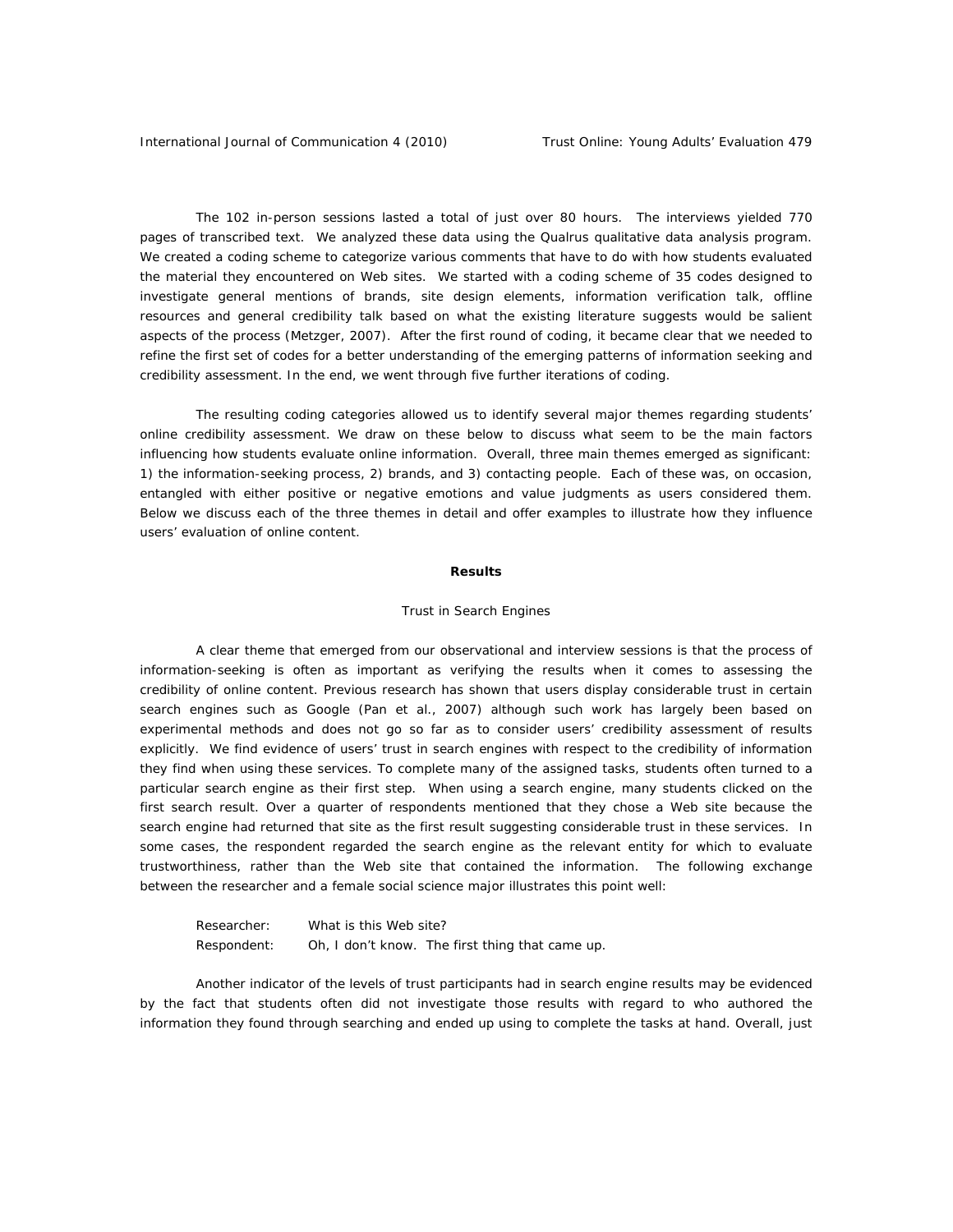10% of participants made remarks about either a site's author or that author's credentials while completing tasks. However, examining the screen captures of the tasks being performed makes it clear that even among those participants, none actually followed through by verifying either the identification or the qualifications of the authors whose sites gave them the information they deemed to be providing the best solution for the tasks at hand. This was the case even when participants were viewing a site while stating directly that they ought to check to see who the author of the site is or what the person's qualifications might be. These findings suggest that students' level of faith in their search engine of choice is so high that they do not feel the need to verify for themselves who authored the pages they view or what their qualifications might be.

During their assigned tasks, a few participants used direct emotional descriptors to explain their choice of search engine. When asked to perform a task, a male student undecided about his major noted his admiration for the site as such: "I love Google." In an analogous way, a male social science major noted, "[Google is] the best search engine." Echoing similar sentiments, students also referred to their frequent dependence on search engines. Said a female nursing major, "I depend a lot on Google." Those who favored Google also often noted that the search engine was popular for others as well. Another female nursing major stated in response to a question, "I'd go on Google, that's where everyone goes." Some participants noted that they went to Google for everything. Consider the following comment by a male math/engineering student, "I basically do everything on Google." Accordingly, this student's dedication to Google is mirrored in his response to the survey question asking whether students use different search engines on a daily basis. He stated that he did not.

It was less common for participants to provide positive descriptions about Yahoo! although some of our participants relied on it consistently throughout their online pursuits. A male health-science major, when asked where he found information about current events replied, "Yahoo! The feature page kinda catches my eye [...] 'cause it's different, like the most interesting headlines." Students did not praise Yahoo! as frequently as Google, but some of them did mention using Yahoo! regularly during their daily online routines. A female education major claimed the following: "The Web site that I use mostly for trying to find things is Yahoo!." Like Google, Yahoo! inspired two participants to describe it in emotional terms. However, while Google was described as being loved, Yahoo! was merely "liked".

Going to a specific search engine like Google or Yahoo! was regularly the first step in the information-seeking process and students made this clear in the way they referred to the action of using such a service. That is, instead of simply noting that they would go to a search engine, over a third of our participants (36%) used the name of a search engine (most notably Google) as a verb. Several respondents regularly said, "I'll google it" when asked how they would complete a task. Subjects referred to other services as a verb much less frequently, although a few did do for sites such as Yahoo! and MapQuest. A male health-sciences major's first reaction to a question was the following: "I would yahoo it or google it." These expressions point to another important theme that emerged in our interviews: the importance of prior experience and brands in the information-seeking process. We discuss these in more detail below.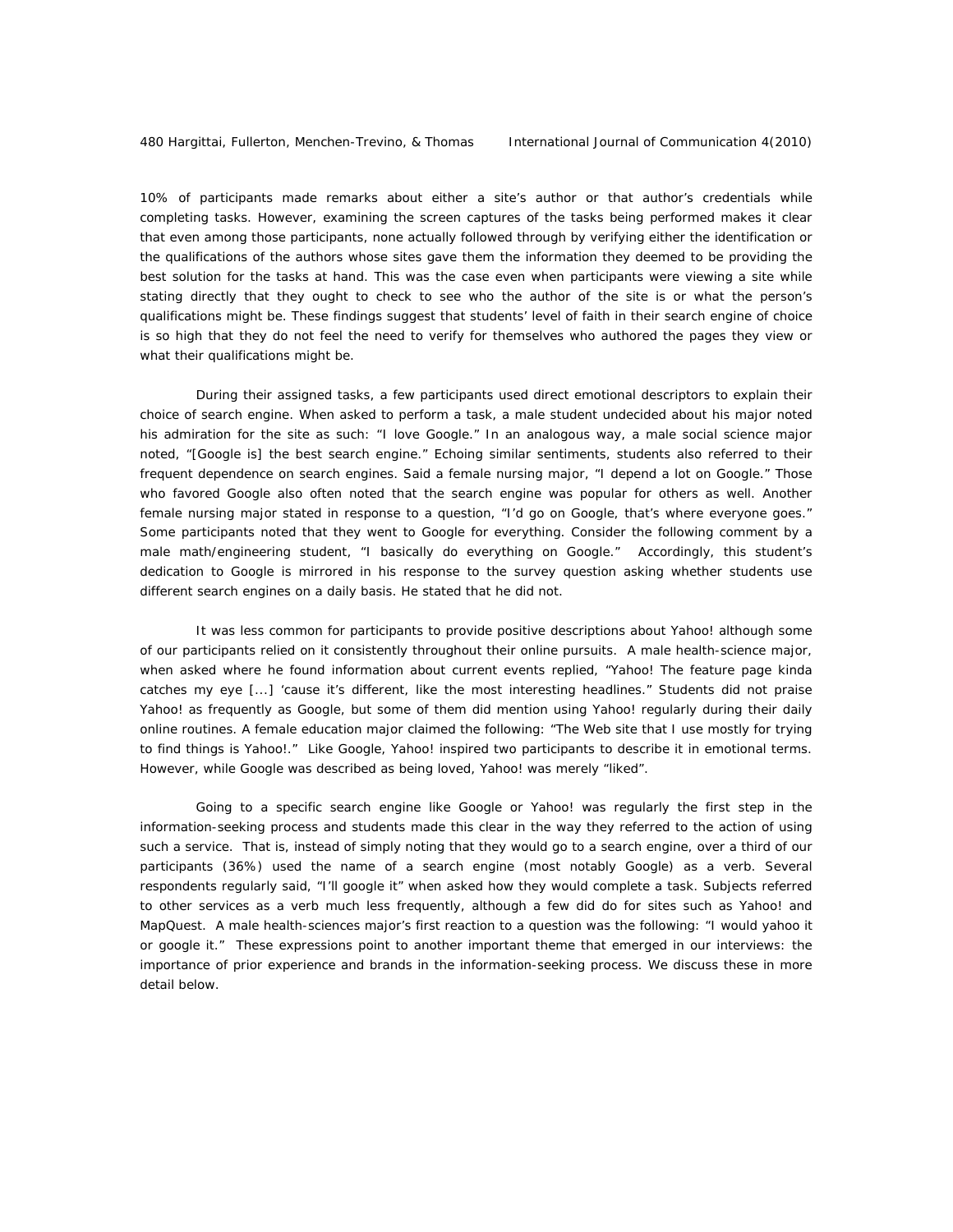### *Reliance on the Known: Brands and Routines*

Brands were a ubiquitous element throughout our respondents' information-gathering process, from initial information-seeking to arriving at the answer to the task at hand. In the sample, almost all (98%) of the participants mentioned a name brand at some point during their task completion. The most frequently mentioned brands were Google (85% of respondents mentioned it at one point or another), Yahoo! (51%), SparkNotes (38%), MapQuest (36%), Microsoft (24%), Wikipedia (19%), AOL (11%) and Facebook (6%). Respondents mentioned major search engines like Yahoo! and Google throughout all of the task completions. In contrast, more specialized sites such as SparkNotes were popular for specific tasks (this one in particular for the task that asked about looking up information concerning Shakespeare's *Romeo and Juliet*). These numbers suggest that brands play an integral role in information-seeking activities, that is, name-brand recognition is a key component of credibility perception, for both the initial search process and the resultant pages a user decides to consult for information.

Known brands were essential signifiers of quality for respondents, and seem to serve as an important part of users' daily information-gathering routines. One task asked participants where they look for current-events information. In response, students often expressed the fact that they used their default browser homepage as a primary source for news. Many of these respondents already had their homepage set to Google or Yahoo! ("usually I just read [...] the featured news on Yahoo!") or that of their Internet service provider (often Comcast or AT&T). For this particular task about current events, they also relied on known offline media properties such as CNN ("I usually just go to CNN" or "[i]n general [...] BBC, CNN, news channels such as that") suggesting the continued importance of offline brands in the online media environment (Hargittai, 2007). During their completion of the various tasks, on the whole, participants mentioned offline brands often: 41% mentioned television brands, 20% mentioned newspaper brands and 2% mentioned radio brands.

As evidence of the importance of routines, we found that 77 of students referenced some aspect of what they typically did while searching for information online. They used statements like "I usually," "I always" or "most of the time" to indicate their routine behaviors. We found that mentions of corporate brands dominated students' reported habits, with 63% of all respondents mentioning a corporate brand as part of their routine search behavior. Nineteen percent of participants mentioned the Google brand as part of a routine. A female math/engineering student claimed: "I basically do everything on Google." A female education major stated: "I would usually go to SparkNotes . . ." while a male architecture/design major noted: "I usually go to […] Wikipedia." Just five students mentioned an educational brand as part of routine Web use, and two of those cases referred to the students' use of their own institution's site as a home page.

In addition to utilizing brands in their daily routines, respondents also turned to specific brands depending on the task. For example, a task like finding directions seemed tailor-made for well-known corporate brands such as MapQuest or the Chicago Transit Authority. Underscoring students' familiarity with these sites is the fact that rather than searching for them, some participants typed the site addresses directly into the browser's location bar.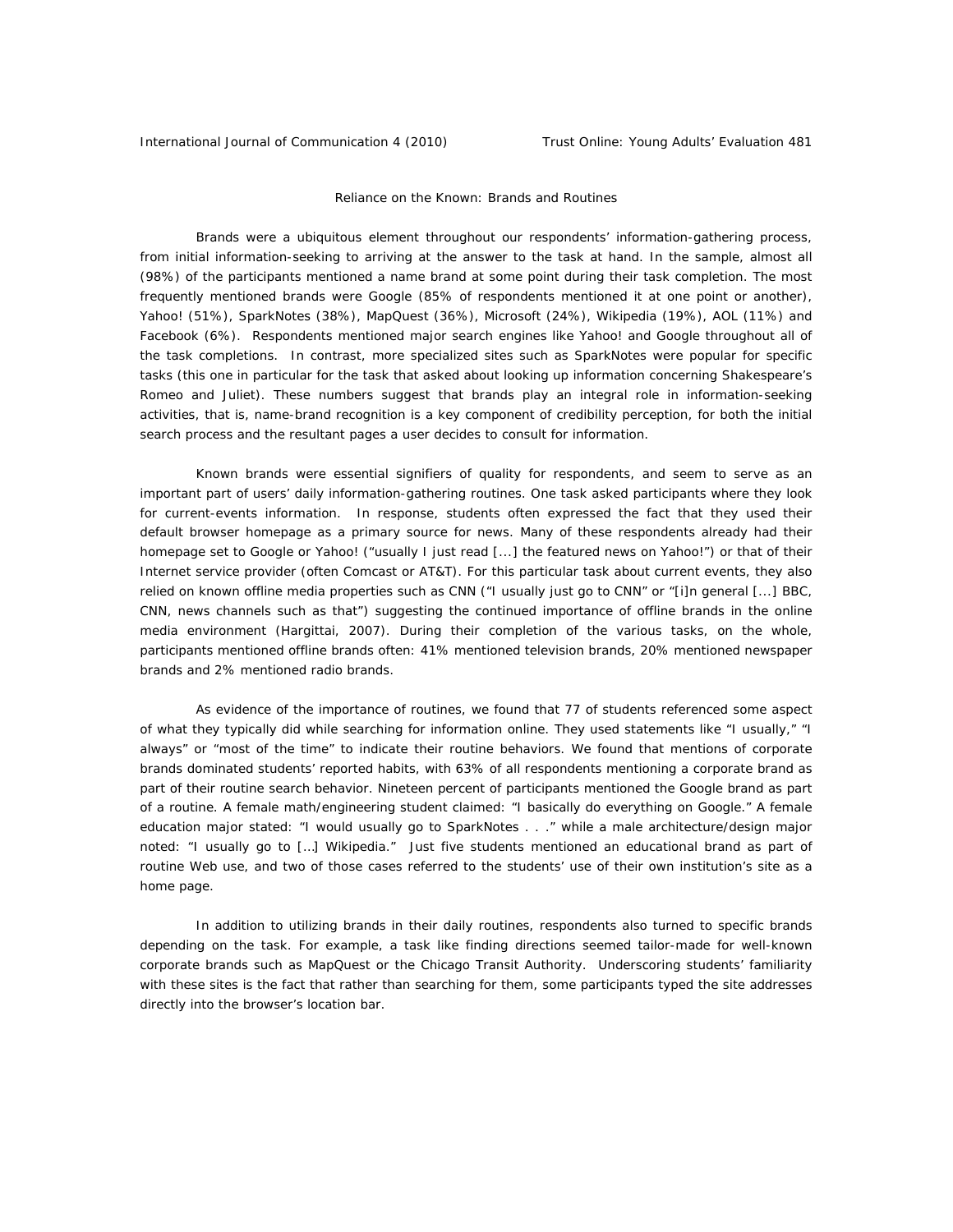$\overline{a}$ 

For several tasks, category-defining sites began to appear. Subjects went to Wikipedia, a publicly editable encyclopedia, to search for answers.<sup>3</sup> Interestingly, only about one third of the students in our sample (35%) visited Wikipedia during their task completion despite reports by others suggesting higher rates of usage among college students (46% as reported by Rainie & Tancer, 2007). For the Darwin mapfinding task, several participants relied on Wikipedia as a source but expressed varying levels of confidence in the site. A male health-sciences major who had been enthusiastic about Yahoo! earlier voiced confidence in Wikipedia during his response to one of the tasks: "Here's Wikipedia. Here's all the information. It's pretty much credible." However, other subjects expressed doubt that Wikipedia was truly a credible source. A female nursing student, completing the same task as the male quoted above stated, "Wikipedia's [...] not [...] something you should [...] rely on […] the whole time. Anybody could […] write stuff about [...] anyone on Wikipedia. You should […] go further on, to […] see what else is out there." Another student, while searching for directions to a health clinic, more succinctly summed up her feelings by stating simply, "I hate [Wikipedia]" although she was not asked to elaborate so we do not know the reasons for this sentiment.

SparkNotes, a popular site with study guides and summaries for classic literature texts, appeared exclusively when subjects were asked to find a passage from Shakespeare's *Romeo and Juliet*. Many students went directly to the SparkNotes site by typing it into the browser, rather than finding the SparkNotes page through a search engine. For the medical tasks, where participants needed to find information about HIV clinics and emergency contraception, WebMD and Planned Parenthood emerged as the two most utilized and respected sites. A male science major expressed trust in the WebMD brand, "[i]f [...] WebMD came up or something [...] I would trust this source." When asked to find emergency contraception, subjects also frequently mentioned offline brand-name pharmacies, such as CVS and Walgreens.

For certain tasks, Microsoft emerged as a credible brand. To find a map of Darwin's voyage, participants expressed unilateral trust in Encarta, a Microsoft-branded encyclopedia. A male social-science major expressed confidence in the site by noting the following: "Here's MSN Encarta, I know it's a pretty good encyclopedia." Similar sentiment about the brand was echoed by a female health-sciences major: "It's on Encarta, it looks like it's pretty reliable." For another task, participants were asked to figure out elements essential for a resume. In this case, several turned to the pre-made resume templates in Microsoft Word.

However, not all name brands were trusted equally. Web sites from educational organizations and government entities were often trusted more than the average commercial site. Some participants expressed the opinion that sites from educational entities (schools and colleges) were more credible than other sources. The implication of a dot-edu or dot-gov site for some students was that these sites were not written by just anybody, and contained higher-quality information than commercial sites. In sum, 8% of the sample made such a statement during the session. When asked to find a map of Darwin's voyage,

<sup>&</sup>lt;sup>3</sup> In a separate paper that includes additional analyses of this same data set, we focus attention on analyzing students' approaches to Wikipedia in particular (Menchen-Trevino & Hargittai, In Press). In our discussion of findings here, we allot it attention relative to its occurrence in our data.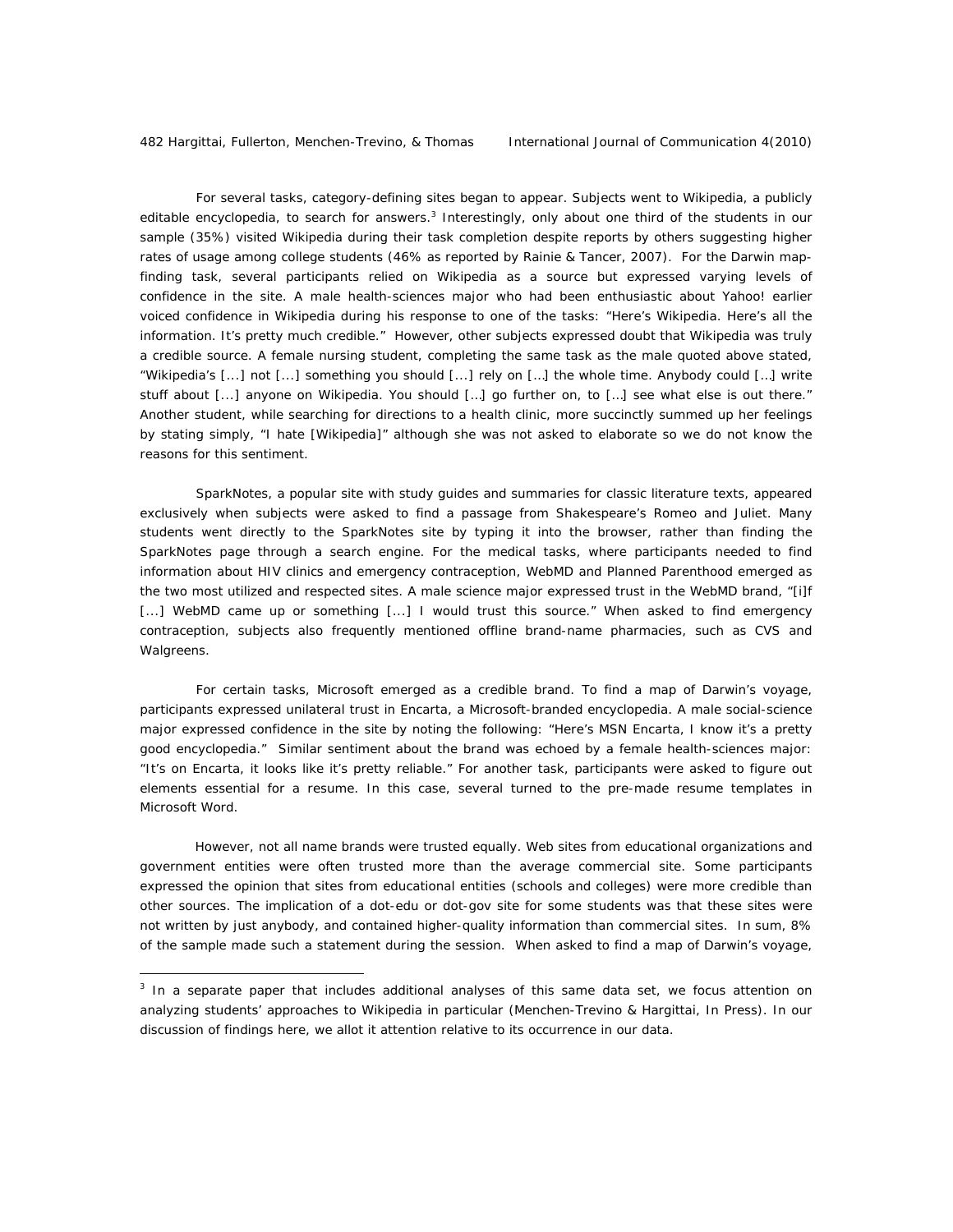a female nursing student found a site from a university and justified her selection as such: "I trust it because it's an edu." A female science major said she would trust getting credible resume information from a particular site she was viewing, because "it's dot-edu." In order to find credible information, a male math/engineering major stated that he would make sure the site was "from a dot-edu or it's from a professor, because mostly those are good sources."

In terms of credibility, along with dot-edu sites, some students favored looking at search results that were from dot-gov domains. Nine percent of respondents made an explicit reference to such a site. When asked to find the email address of the Chair of the House Judiciary committee, respondents relied heavily on official US government Web sites. However, trust of dot-gov sites was mentioned in other tasks as well. When asked about his daily news gathering routines, a male humanities major suggested the following: "Anything, [...] with a dot-gov I'd probably read more than a dot-com . . . or dot-org, just because it's not commercial."

While no participants stated that they would trust dot-com sites over any other top-level domain, many expressed trust in the top-level domain dot-org. However, that domain is as freely available for registration as dot-com and is not for nonprofit organizations only as might have been its original purpose. Some participants expressed more trust in dot-org sites than in their dot-com counterparts even though, theoretically, this is not justified. A male architecture and design student stated that he was most likely to get resume advice from a site that ended in dot-org. When asked why such a site was credible he replied, "[b]ecause it ends in org." Perhaps not surprisingly, this student had a low skill score from the survey suggesting that his know-how about Internet issues is among the lowest in the group. A female nursing student who expressed trust in dot-edu sites stated that to look for information on emergency contraception: "I would definitely look for Web sites that end with org to be [...] safe."

Overall, the examples presented in this section make clear that many students put a lot of faith in search engines and brands they trust either from their offline lives or thanks to extended experiences with them online. These findings highlight the importance of conducting studies in a more naturalistic setting than is typical of many other studies in this domain so that we can understand all aspects of what influences how people evaluate online materials. The next section points to an additional factor in the information-seeking process often ignored, by design, in traditional studies of credibility assessment when respondents are instructed to focus on the features of specific Web sites: reliance on offline resources.

### *Contacting People*

As noted in our literature review, some work has found that on occasion users prefer to get in touch with a person in order to find an answer to a question, despite the fact that all of the information necessary to complete each task was available online. Among our sample of 102 participants, overall 60% stated, at one point or another that they would contact an institution such as a university or governmental agency for information. Broken down by method of contact, 52% of the sample suggested placing a phone call, while 17% said they would send an email to the organization. An additional 10% mentioned that they would contact an institution for help without indicating what method they would use to do so. Professionals, both medical and educational, were second on the list of those whom participants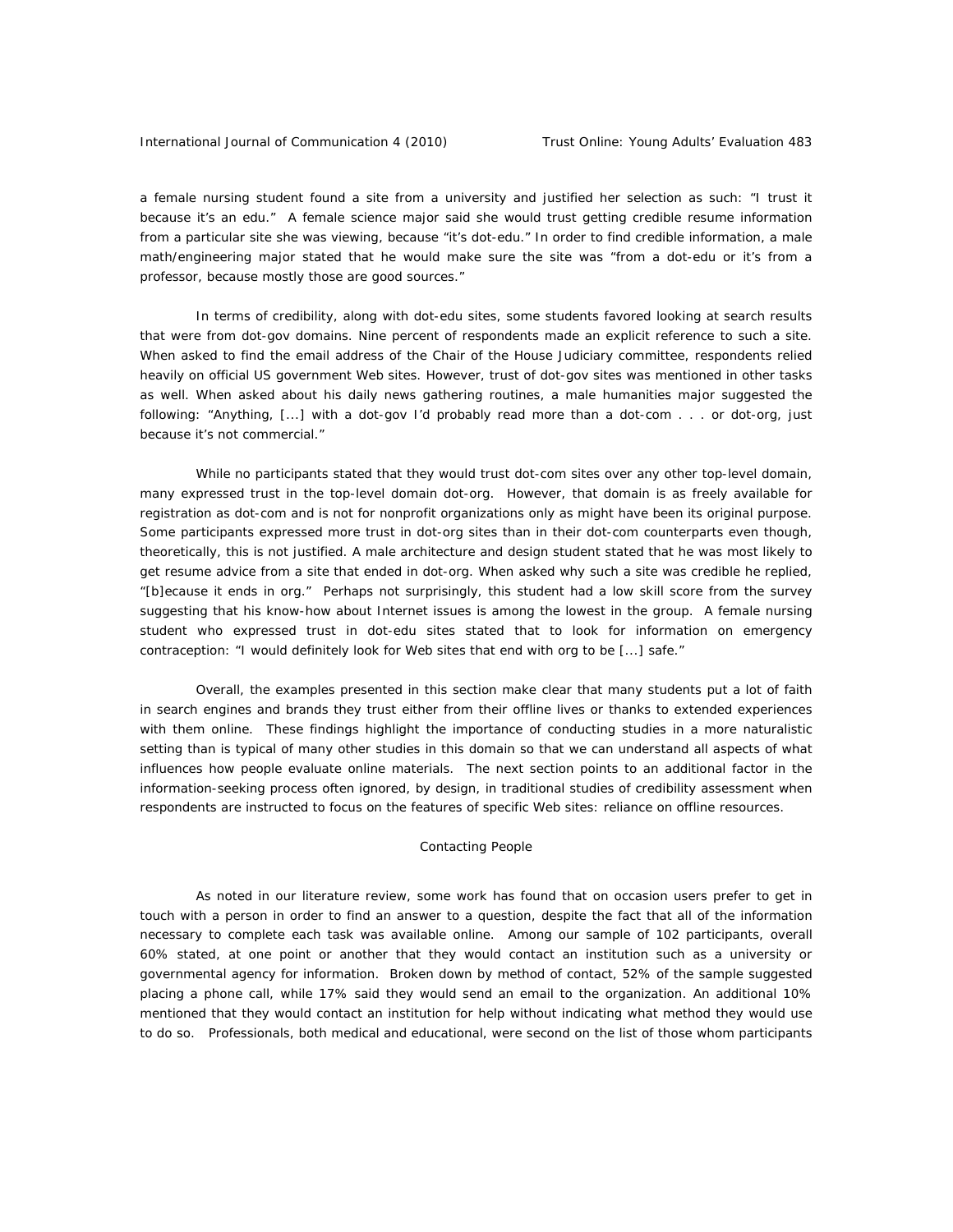would contact offline with a fifth of our respondents suggesting that they would pursue this method. Thirteen percent of the sample mentioned that they would contact a medical professional to obtain the information they were seeking, while another 8% would contact an educational professional (the type of professional depended on the information sought for the particular tasks). Running a close third were mentions of contacting a friend or family with about a fifth (19%) of the sample suggesting this method of obtaining information: 17% of participants mentioned contacting a friend and 8% talked about contacting a family member.

#### **Skill Differences**

As we noted earlier, when it comes to credibility assessment, it is important to recognize that differences may exist among users. Although our data here do not allow us to engage in a systematic investigation of skill differences among users, we have enough evidence of varied abilities to warrant a brief discussion of the fact that students differ in their aptitude when it comes to evaluating online content credibility. As noted earlier, we used a stratified random sample to recruit respondents representing different skill levels to our follow-up study given that prior work had noted the importance of skill in the credibility-assessment process (Fogg, 2003; Metzger, 2007). Skill differences observed on survey measures are reflected in differentiated approaches to evaluating online content as noted in some examples described earlier. Here we present some additional cases of varied approaches to highlight this point.

We have already discussed in detail many respondents' trust in particular search engines. Students differ in the extent to which they understand the reasons behind search engine rankings. A female health-sciences major described her search routine as follows: "I usually click on the first thing that I see." Asked to clarify how she decides to pick the first result, she emphasized, "Well, I know the ones that are [...] in here [pointing to the shaded Sponsored Link section on a Google results page] they're the most relevant to what I'm looking for." Interestingly, in this case she was pointing to a highlighted link labeled as a Sponsored Link by Google. While sponsored links may well be applicable to a search question, their placement on top of the results page is at least in part determined by financial incentives rather than solely relevance, a point the respondent did not raise at all, presumably because she was unaware of it.

A male humanities major expressed a similar understanding of the site by stating the following: "From my [experience] using Google [...] the most visited Web site is at the top so it's probably going to be the most relevant Web site and I think that's true." Similarly, recall the female social science major cited above (in the first paragraph of the section called "Trust in search engines") who did not look at features of her destination Web page to assess its credibility, rather, was satisfied by the fact that it was the first result. Looking at her skill score from the survey shows that she ranks among the bottom 10% of respondents suggesting that search engine rankings are not the only aspect of the Web that she does not understand.

Web addresses are another source of varied know-how among students. The most obvious example of confusion over top-level domain names came from the female science major who suggested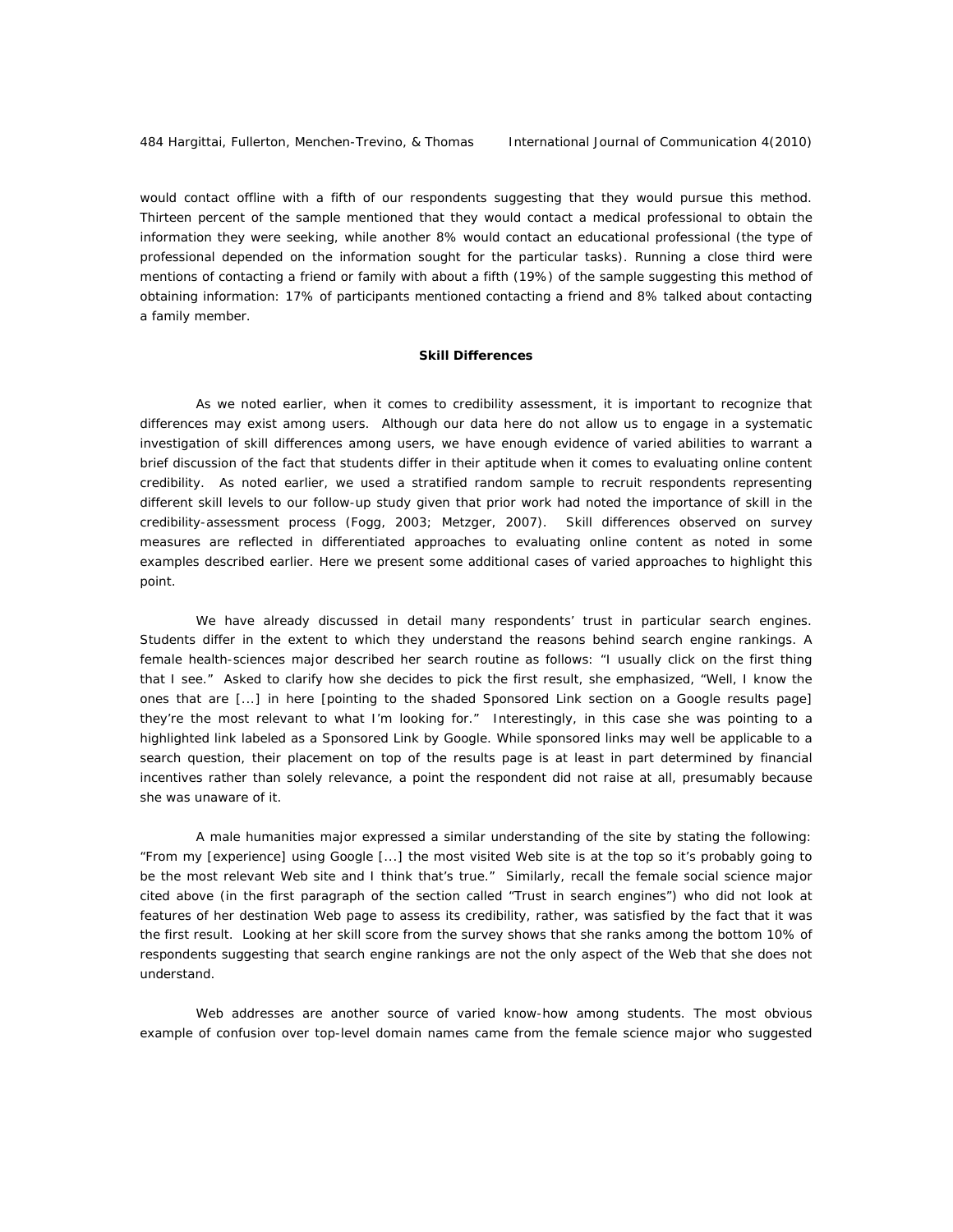that she would look for information about current events at yahoo.gov, a non-existent Web site. Her skill score places her in the lower half of women in the sample regarding Internet savvy, suggestive of the fact that URLs are not the only Web-related item whose understanding she may lack.

Another example of differentiated skill level concerns people's tendency to verify information they found on one Web site by going to another. Among our participants, 48%, at one point or another during their session, verified the information they found on one site by consulting another with similar information. Some students said they usually verified information between multiple Web sites. A male science major stated it explicitly as follows: "usually […] I would look at a lot of sites and if they all had the same amount, the same type of things [...] this is basically how I do stuff."

When asked if Microsoft was a credible source for resume advice, a female health-sciences major noted the superiority of the established Microsoft name over the various unknown sites that appeared in Google's search results. She said, "I would be happy with [...] Microsoft Word, […] it's more professional, and so I would feel that it would have [...] more help than if I just pressed Google, because on Google it [...] may not be as professional." This particular student had previously used Google for task completions but also mentioned, when finding a map of Darwin's voyage, that she would "go to Google and then [...] do Images and check it, to see how accurate it is. And if I didn't get a lot of accurate results, [...] I'd go into Google Scholar."

By verifying her information and realizing the relatively open nature of Google search results, this student demonstrated a heightened level of sophistication. The fact that she mentioned Google Scholar shows an additional level of know-how as less than half of the sample had ever heard of that site and just over 10% reported using it (this information we obtained from everybody on the survey). Indeed, based on this participant's responses to the skill measure on the survey, she is one of the highest-skilled students in our sample ranking fourth among female participants in the follow-up study based on her summary skill score. Although not the focus of the present study, it is important to point out that participants vary considerably in their online skills. As evidenced by the examples described in this section, students' levels of sophistication when it comes to credibility assessment are by far not equal.

# **Future Directions**

While our methodology and resulting data have allowed us to make unique contributions to the literature, many important questions remain for the research enterprise concerned with understanding how people assess the credibility of online content. First, as others have noted (Metzger, 2007), it is important to recognize that motivation associated with a task will influence the extent to which a user will be inclined to expend energies on verifying the credibility of material on a Web site. While informationseeking tasks that lack serious implications (e.g., looking up the most recent sightings of a celebrity) may not lead users to consider a site carefully, queries with significant real-life consequences (e.g., treatment of a health condition) may motivate people to approach the search process with much more care. The extent to which people are able to pursue more information in the latter case will, however, depend on user skills as suggested by the material discussed in the previous section as well as prior literature (Fogg, 2003; Metzger, 2007). Therefore that aspect of user characteristics should be a conscious part of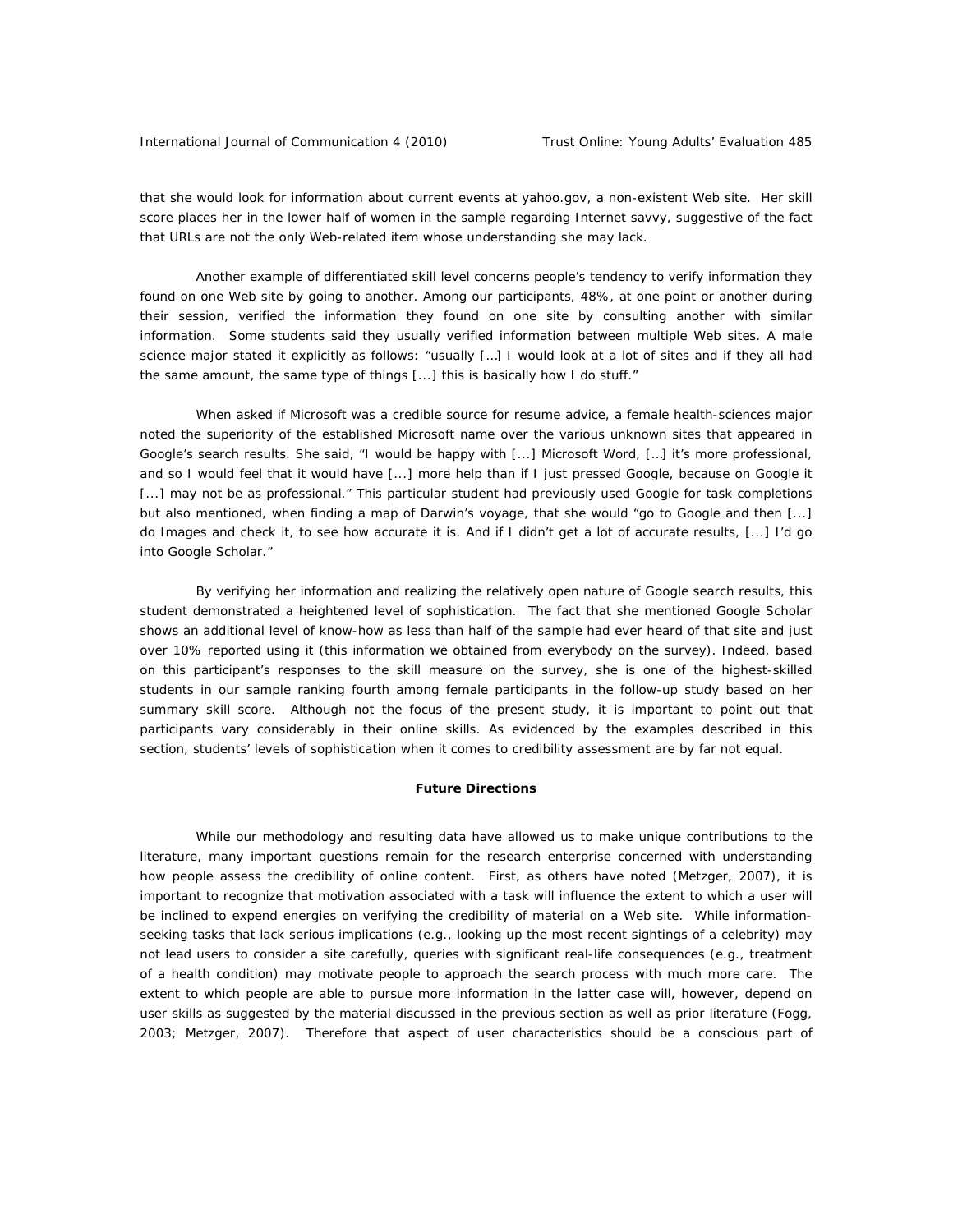research on credibility assessment.

Second, this domain of inquiry continues to lack in valid survey measures of credibility assessment. One of our survey questions asked students to indicate the frequency with which they "seek out other sources to validate the information." We compared survey responses to students' actual tendency to verify information across sources based on what they did in our study sessions. We found no relationship between the responses to the credibility assessment questions on the survey and people's actual behavior. Others (Flanagin & Metzger, 2007b) have also found similar discrepancies between actual versus reported performance. Consequently, much work remains in developing instruments that yield more valid measures that will allow us to gather data on larger and more generalizable samples. Finally, also related to the development of new instruments, it will be important to compare how people do on tasks with how they perceive their ability to find credible information.

### **Conclusion**

By bringing together methods from the information-seeking literature with questions most present in credibility assessment research, this project has considered what factors influence users' evaluation of online content in a more holistic manner than is usual in existing scholarly investigations. Based on unique data about the online actions of 102 diverse young adults, we have shown the importance of looking at the whole process of information seeking and content evaluation from the first decision about which search engine or Web site to consult initially to the final stage of settling on a page with the sought-after content. Our findings suggest that students rely greatly on search engine brands to guide them to what they then perceive as credible material simply due to the fact that the destination page rose to the top of the results listings of their preferred search engine. Users also rely on brands in other contexts, from going directly to the Web sites of offline brands with an online presence to onlineonly brands with which they have prior experience.

Much research that looks at how users assess the credibility of online content either relies on self reports about evaluative behavior or actions in the context of mock Web sites. To gain a better understanding of the process, in this study we conducted observations of user behavior in a setting that did not impose barriers on what Web sites participants could consult in their quest for information. Our findings suggest that utilizing this more naturalistic method allows us to uncover user practices that have been hard to capture using earlier methods. People do not necessarily do what they report on surveys (a finding also observed by Flanagin & Metzger, 2007b). Moreover, how users get to a Web site is often as much a part of their evaluation of the destination site as any particular features of the pages they visit. Accordingly, looking at Web site credibility without the entire search context ignores an important part of the puzzle.

Previous work has pointed out the importance of both trustworthiness and expertise, but has neglected to link these to branding (e.g., Wathen & Burkell, 2002). One reason for this may be that brand perception is much harder to influence than site features, such as layout or content, when building a new Web site. Nonetheless, the importance of this factor in assessing a site's credibility cannot be ignored. Additionally, because the brand effect translates to trust in search engines as well as specific destination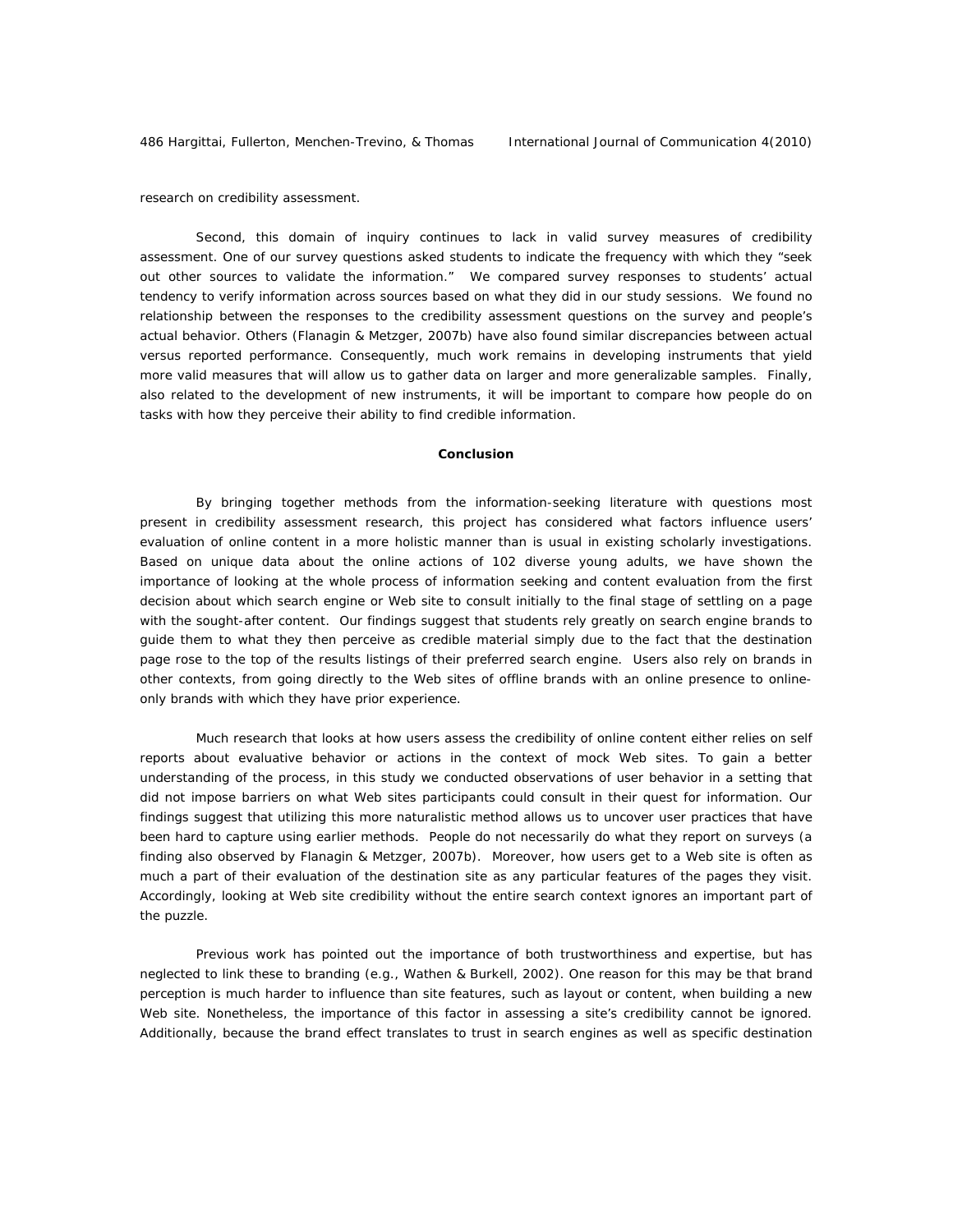Web sites, perhaps new site creators need to focus their energies on achieving good rankings on search results lists in addition to being mindful about their sites' particular features.

Another implication of our findings is that any intervention hoping to educate people about the assessment of online content credibility (e.g., Harris, 2008; Meola 2004) must start by recognizing the level of trust that certain search engines and brand names garner from some users and address this in a way that is fruitful to a critical overall evaluation of online materials. Although some earlier media literacy interventions have shown promise (Britt & Aglinskas, 2002; Hobbs & Frost, 2003), such training is not commonplace in U.S. schools. A U.S. national assessment of relevant skills — such as using historical evidence to support a position — showed that only 10% of 12th graders were at or above proficiency level (Beatty et al., 1996). Both training and assessment programs are likely in need of updates given the changing media environment. While some have made overarching assumptions about young people's universal savvy with digital media due to their lifelong exposure to them (e.g., Prensky, 2001; Tapscott, 1998), as our study suggests, empirical evidence does not necessarily support this position (see also Bennett, Maton, & Kervin, 2008). As our findings show, students are not always turning to the most relevant cues to determine the credibility of online content. Accordingly, initiatives that help educate people in this domain – whether in formal or informal settings – could play an important role in achieving an informed Internet citizenry.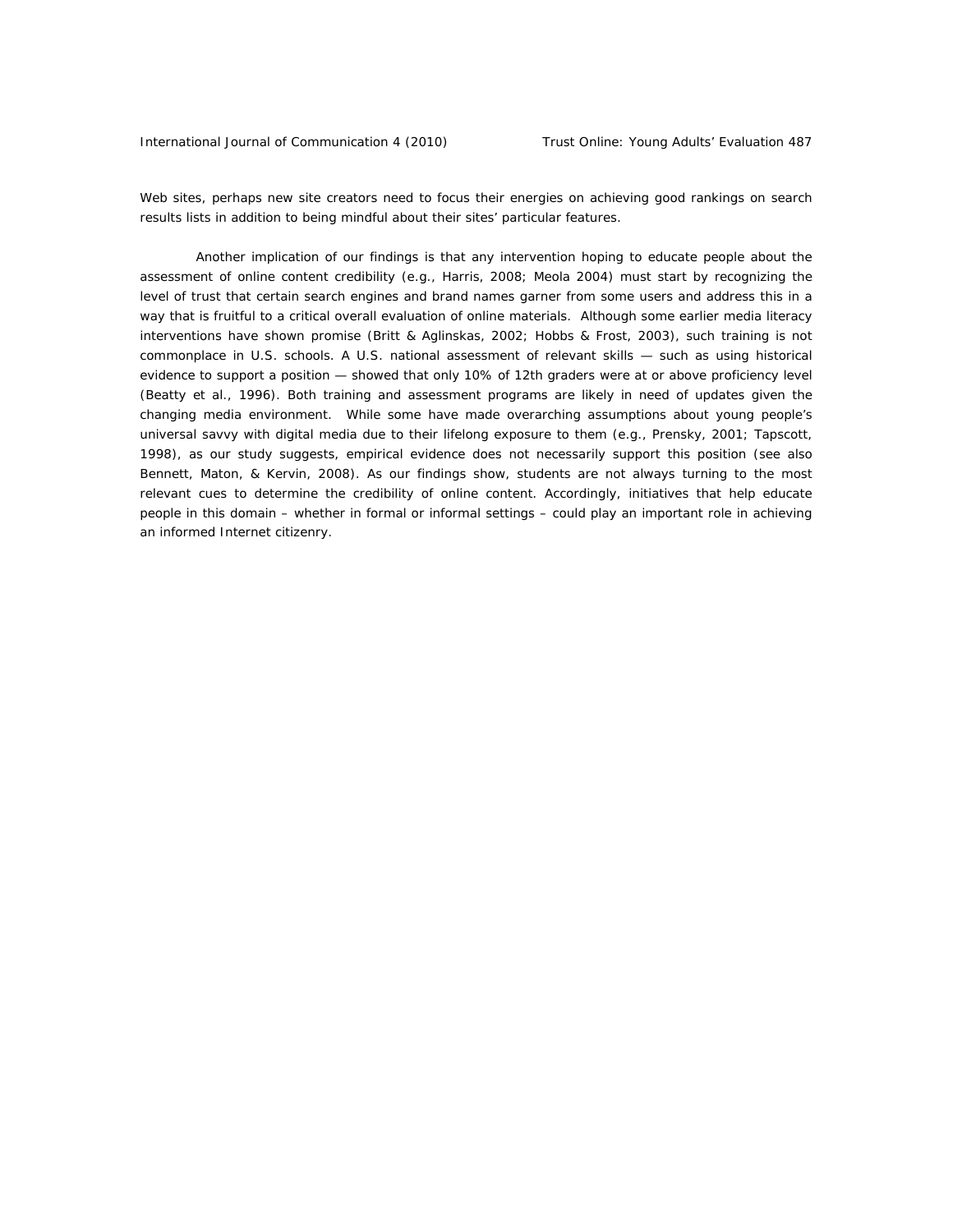Appendix I. Task list administered during in-person observation sessions.

*Comments in brackets were instructions for the Researcher only. "R" refers to "respondent."* 

*Introductory comments by Researcher at the beginning of each session:* 

If you can recall, please bring up the page that is usually on your screen when you start using the Web. That is, the Web site that comes up when you start your Web browser program. [Wait for R to bring up homepage.]

I will now ask you how you would perform various tasks online. Please show me how you would approach these situations. Please note that there is no right way of doing these tasks. We are interested in seeing how you go about finding the following information online.

- 1. Where do you look for information about current events?
- 2. Here is a hypothetical. You have a strong opinion about an issue and a friend recommends that you write an email to the chair of the House Judiciary Committee expressing your concerns. Where do you send the message to reach this person?
- 3. You need to read Act 2 Scene 4 from Shakespeare's Romeo and Juliet by tomorrow for class. What is a quick way you can get access to it?
- 4. You are at home in the middle of summer. A friend calls you frantically on Friday at midnight. The condom broke while she was with her boyfriend. What can she do to prevent pregnancy? Remember, neither of you is on campus. She lives in South Bend, Indiana.
- 5. (A) A friend of yours is graduating from high school. He has a 2.5 GPA and scored 24 on the ACT. What are the chances that he will get into the University of Illinois at Urbana-Champaign?

[Wait until R finishes task]

- (B) . . . and how about Columbia College here in the city [Chicago]?
- 6. (A) Your cousin is concerned about her health and wants to get an HIV test. She is not a student at any school, but lives here in Chicago. Can you help her find a place to get such a test? Where is the location of such a place and at what times are they open for this service?

[Wait for R to find a place]

(B) Let's say you want to go with her. How do you get to this place from UIC [University of Illinois, Chicago]? [Wait for R to approach the question and see if R figures out a method. Then follow up with the next question if R was not using public transportation in that case.] Can you get there using public transportation? How?

7. You have to create a poster presentation for class. You're most concerned about how such a document should look and how it can be created with minimal effort on your part concerning the layout. Find help online with your poster layout so that you're ready to go with your own project.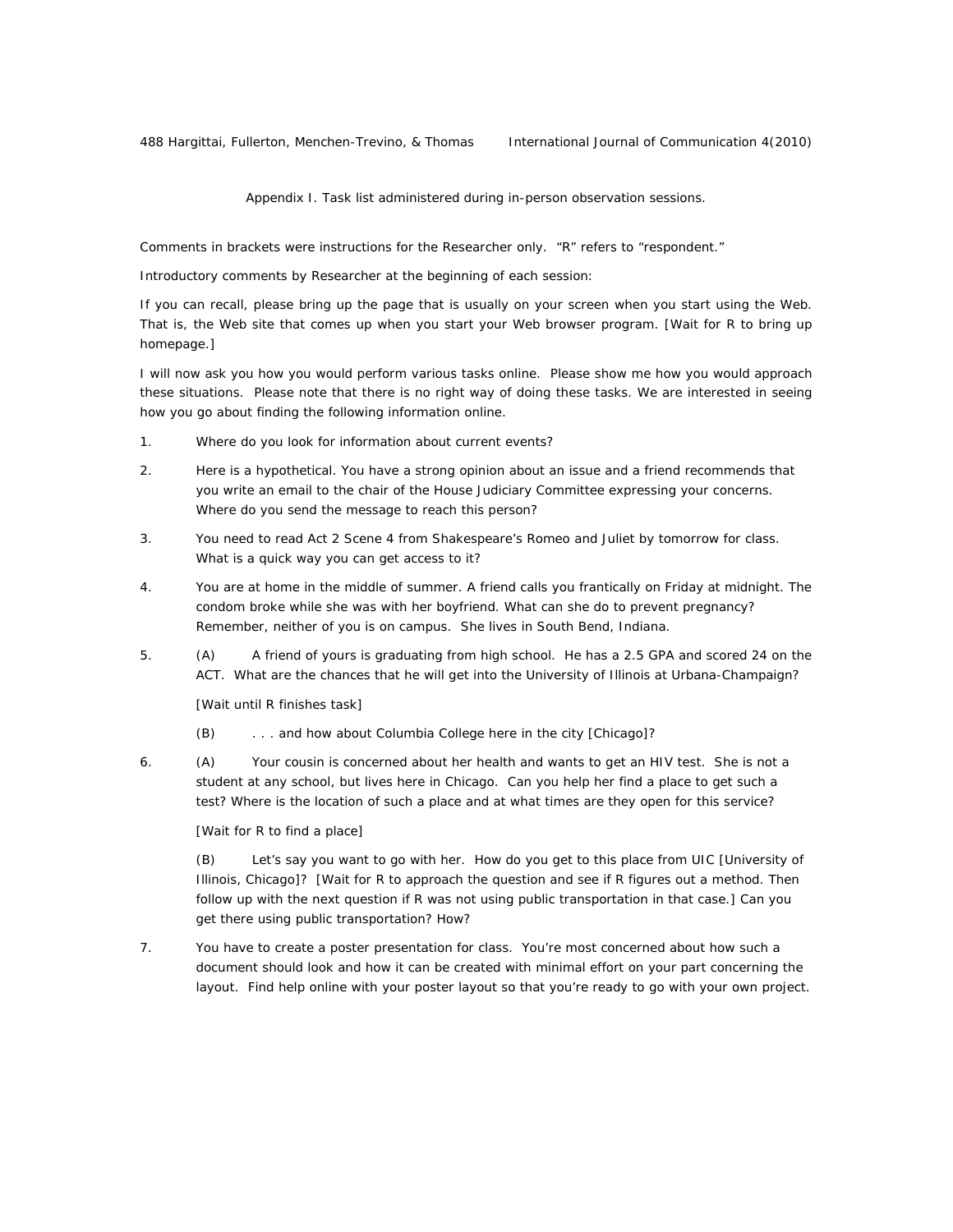$\overline{a}$ 

8. Does Microsoft Word store information about the author of a document? [Wait for response.] It turns out it does. How can you change the settings in the program so this information is not readily available when the document is shared? [Have R do it.]

Is it possible to do this so no future documents have the identifying information? That is, change things so that you don't have to do this on every new document you start? [Wait for R to respond.] It is possible.

Please find out how this can be done. [Don't have R actually do this, just have R find out information about how to do it.]

- 9. You are helping your nephew with his homework. He needs a map of Charles Darwin's voyage around the globe, the entire voyage. Help him get such a map.
- 10. You need to address a letter to the following person and do not know whether this is a man or a woman. The person's first name is Harshini. Can you figure out whether this is likely a man or a woman?
- 11. You are trying to figure out how to write a resume for a summer internship. Find an authoritative source on the subject that helps you identify four key things that need to be on the front page of your resume.
- $12.<sup>4</sup>$  (A) I heard that in Victorian times, people could carry a special kind of notebook around with them and use it to copy quotations they read and clever sayings they heard. There was a specific name for that kind of notebook, but I've forgotten what it is. Can you tell me?

(B) You are trying to figure out what two businesses are next door to Brandy Ho's Chinese restaurant in the North Beach neighborhood of San Francisco. What are they?

<sup>&</sup>lt;sup>4</sup> Half of the sample was asked A, the other half was asked B. A new task was introduced since nobody in the first half of the study could figure out the correct answer to A and we were striving for some variance in responses. We thank Daniel M. Russell for suggesting these two questions.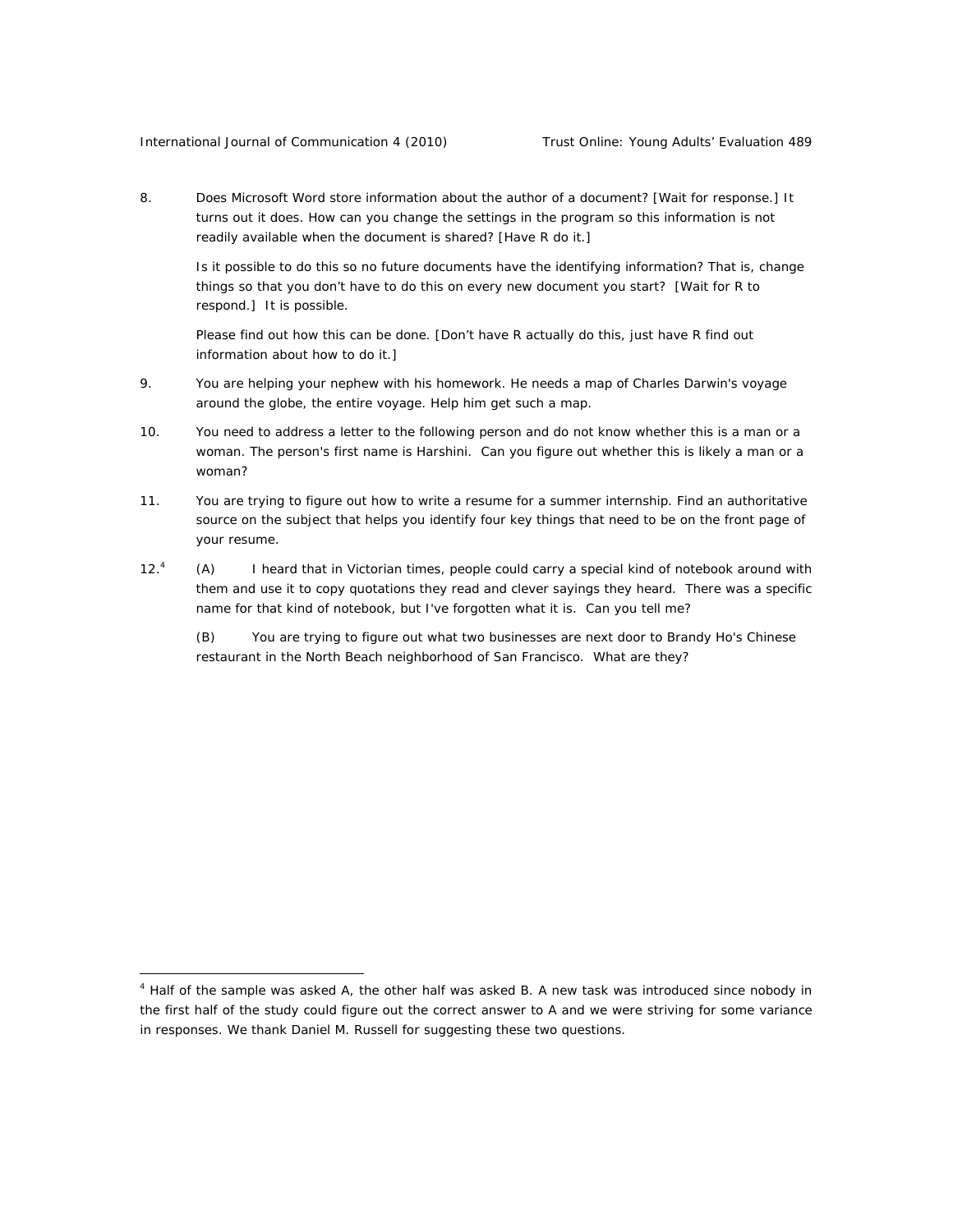# **References**

- Beatty, A. S., Reese, C. M., Persky, H. R., & Carr, P. (1996). NAEP 1994 U.S. History Report Card. Findings from the National Assessment of Educational Progress. Washington D.C.
- Bennett, S., Maton, K., & Kervin, L. (2008). The "digital natives" debate: a critical review of evidence. *British Journal of Educational Technology*, *39*:775–786.
- Bilal, D. (2001). Children's use of the Yahooligans! Search engine II. Cognitive and physical behaviors on research tasks. *Journal of the American Society for Information Science and* Technology, *52*(2), 118–136.
- Britt, M. A., & Aglinskas, C. (2002). Improving students' ability to identify and use source information. *Cognition and Instruction*, *20*(4), 485–522.
- Buckingham, D. (2003). Media education: Literacy, learning, and contemporary culture. London, Polity Press.
- Consumer Reports Webwatch. (2005). Leap of faith: Using the Internet despite the dangers.
- Eastin, M. S., Yang, M.-S., & Nathanson, A. I. (2006). Children of the net: An empirical exploration into the evaluation of Internet content. *Journal of Broadcasting and Electronic Media*, *50*, 211–230.
- Ericsson, K. A., & Simon, H. A. (1993). Protocol analysis: Verbal reports as data. Cambridge, Mass: The MIT Press.
- Eysenbach, G., & Kohler, C. (2002). How do consumers search for and appraise health information on the world wide web? Qualitative study using focus groups, usability tests, and in-depth interviews. *BMJ*, *324*(7337), 573–577.
- Fallows, D. (2005). Search engine users: Internet searchers are confident, satisfied and trusting—but they are also unaware and naïve. Washington, DC: Pew Internet & American Life Project.
- Fallows, D. (2008). Search Engine Use. Washington, D.C.: Pew Internet & American Life Project.
- Flanagin, A. J., & Metzger, M. J. (2000). Perceptions of Internet information credibility. *Journalism & Mass Communication Quarterly*, *77*(3), 515–540.
- Flanagin, A. J., & Metzger, M. J. (2007a). Bibliography on Web/Internet Credibility. Retrieved from http://www.credibility.ucsb.edu/files/bibliography.pdf

Flanagin, A. J., & Metzger, M. J. (2007b). The role of site features, user attributes, and information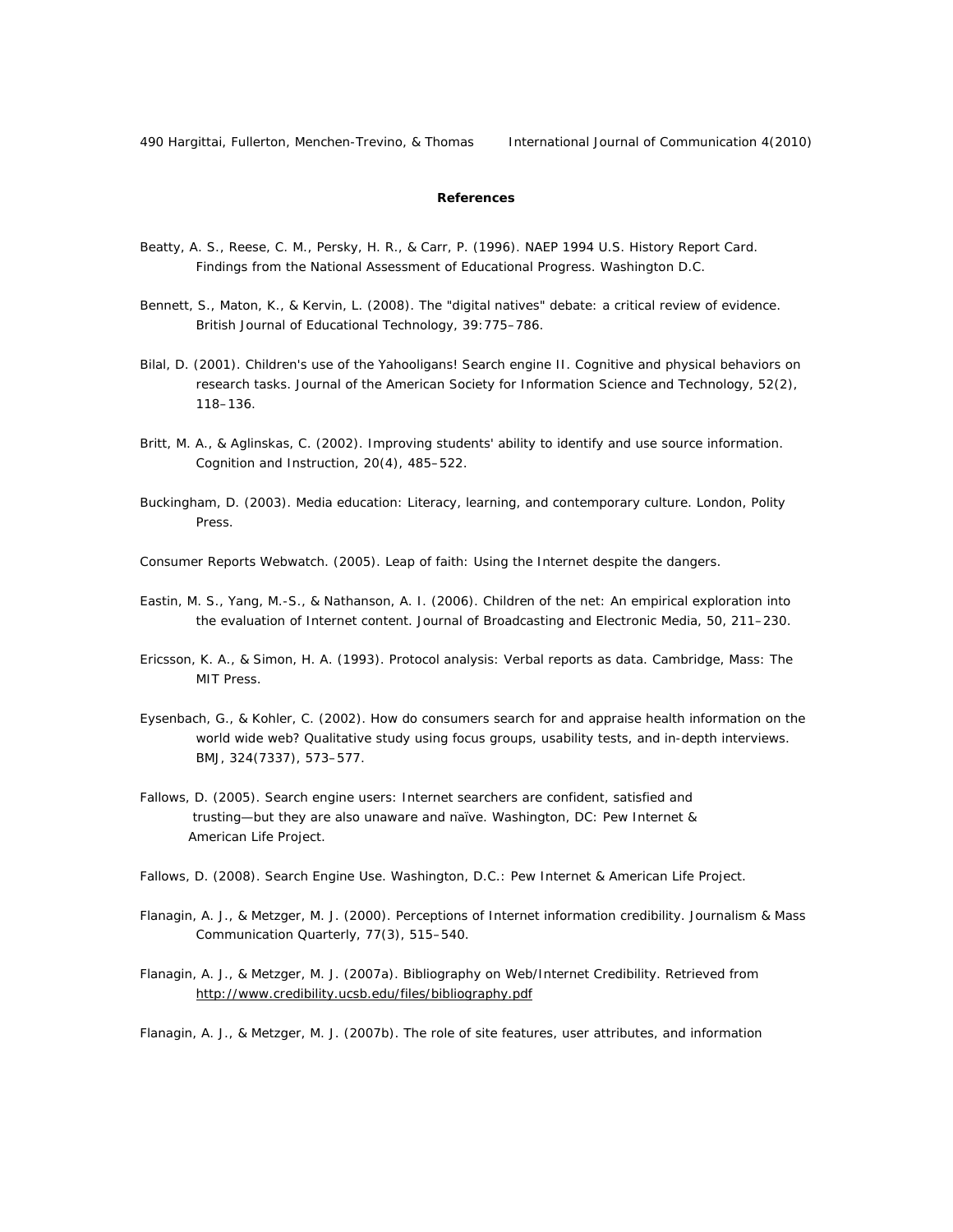verification behaviors on the perceived credibility of web-based information. *New Media & Society*, *9*(2), 319–342.

- Fogg, B. J. (2003). Prominence-interpretation theory: Explaining how people assess credibility online. Paper presented at the CHI '03 extended abstracts on human factors in computing systems, Ft. Lauderdale, Florida, USA.
- Forte, A., & Bruckman, A. (2008). Information literacy in the age of Wikipedia. In Symposium on learning and research in the Web 2.0 era: Opportunities for research. Proceedings of International Conference of the Learning Sciences, Utrecht, Netherlands, 237–244.
- Fox, S. (2004). Older Americans and the Internet. Washington, D.C.: Pew Internet and American Life Project.
- Freeman, K. S., & Spyridakis, J. H. (2004). An Examination of Factors That Affect the Credibility of Online Health Information. Technical Communication, 51(2), 239–263.
- Fritch, J. W., & Cromwell, R. L. (2001). Evaluating Internet resources: Identity, affiliation, and cognitive authority in a networked world. *Journal of the American Society for Information Science and Technology, 52*(6), 499–507.
- Hargittai, E. (2000). Open Portals or Closed Gates? Channeling Content on the World Wide Web. *Poetics*. *27*(4), 233–254.
- Hargittai, E. (2002). Beyond logs and surveys: In-depth measures of people's online skills. *Journal of the American Society for Information Science and Technology. 53*(14), 1239–1244.
- Hargittai, E. (2007). Content diversity online: Myth or reality? In Media Diversity and Localism: Meaning and Metrics. Edited by Philip Napoli. Mahwah, NJ: Lawrence Erlbaum, 349–362.
- Hargittai, E. (2008). The role of expertise in navigating links of influence. In The Hyperlinked Society. Edited by Joseph Turow and Lokman Tsui. Ann Arbor, MI: The University of Michigan Press, 85– 103.
- Hargittai, E. (2009). An Update on survey measures of Web-oriented digital literacy. *Social Science Computer Review, 27*(1):130–137.
- Hargittai, E. (2010). Digital na(t)ives? Variation in Internet skills and uses among members of the net generation. *Sociological Inquiry, 80*(1)
- Hargittai, E., & Hinnant, A. (2008). Digital inequality: Differences in young adults' use of the Internet. *Communication Research*. *35*(5):602–621.
- Harris, F. J. (2007). Challenges to teaching credibility assessment in contemporary schooling. In M. J. Metzger & A. J. Flanagin (Eds.), Digital Media, Youth, and Credibility (pp. 155–179). Cambridge, MA: The MIT Press.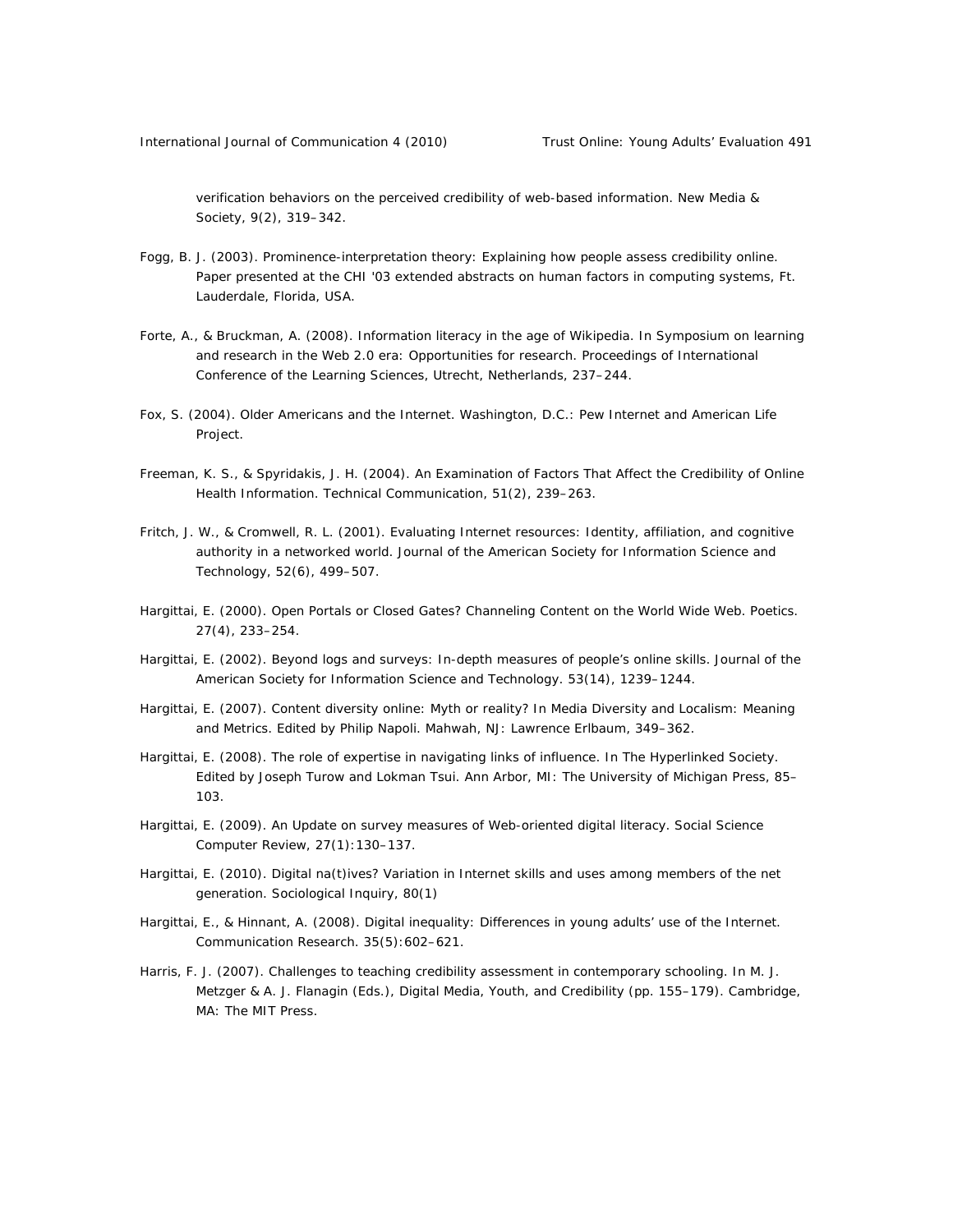- Hassani, S. N. (2006). Locating digital divides at home, work, and everywhere else. *Poetics, 34*(4–5), 250–272.
- Hobbs, R. & Frost, R. (2003). Measuring the acquisition of media-literacy skills. *Reading Research Quarterly*, 38(2), 330–355.
- Howard, P. N., & Massanari, A. (2007). Learning to search and searching to learn: Income, education, and experience online. *Journal of Computer-Mediated Communication, 12*(3).
- Johnson, T.J. & Kaye, B. K. (2002). Webelievability: A path model examining how convenience and reliance predict online credibility. *Journalism and Mass Communication Quarterly*, 79(3), 619– 642.
- Kafai, Y., & Bates, M. (1997). Internet Web-searching instruction in the elementary classroom: Building a foundation for information literacy. *School Library Media Quarterly*, *25*(2), 8.
- Kayahara, J., & Wellman, B. (2007). Searching for culture High and low. *Journal of Computer Mediated Communication*, *12*(3).
- Kuiper, E., Volman, M. et al. (2005). The Web as an information resource in K–12 Education: Strategies for supporting students in searching and processing information. *Review of Educational Research, 75*(3), 285–328.
- Livingstone, S. (2004). Media literacy and the challenge of new information and communication technologies. *The Communication Review*, *7*(1), 3–14.
- Livingston, S., & Helsper, E. (2007). Gradations in digital inclusion: Children, young people, and the digital divide. *New Media & Society, 9*(4), 671–696.
- Madden, M. (2006). Internet penetration and impact. Washington, D.C.: Pew Internet and American Life Project.
- Markey, K. (2007). Twenty–five years of end-user searching part 1: Research findings. *Journal of the American Society for Information Science and Technology, 58*(8), 1071–1081.
- Menchen-Trevino, E. & Hargittai, E. (In Press). Online credibility assessment by a diverse group of young adults: The case of Wikipedia. *Information, Communication and Society.*
- Meola, M. (2004). Chucking the checklist: A contextual approach to teaching undergraduates Web-site evaluation. *Portal: Libraries and the Academy, 4*(3), 331–344.
- Metzger, M. J. (2005). Understanding how Internet users make sense of credibility: A Review of the state of our knowledge and recommendations for theory, policy, and practice. Paper presented at the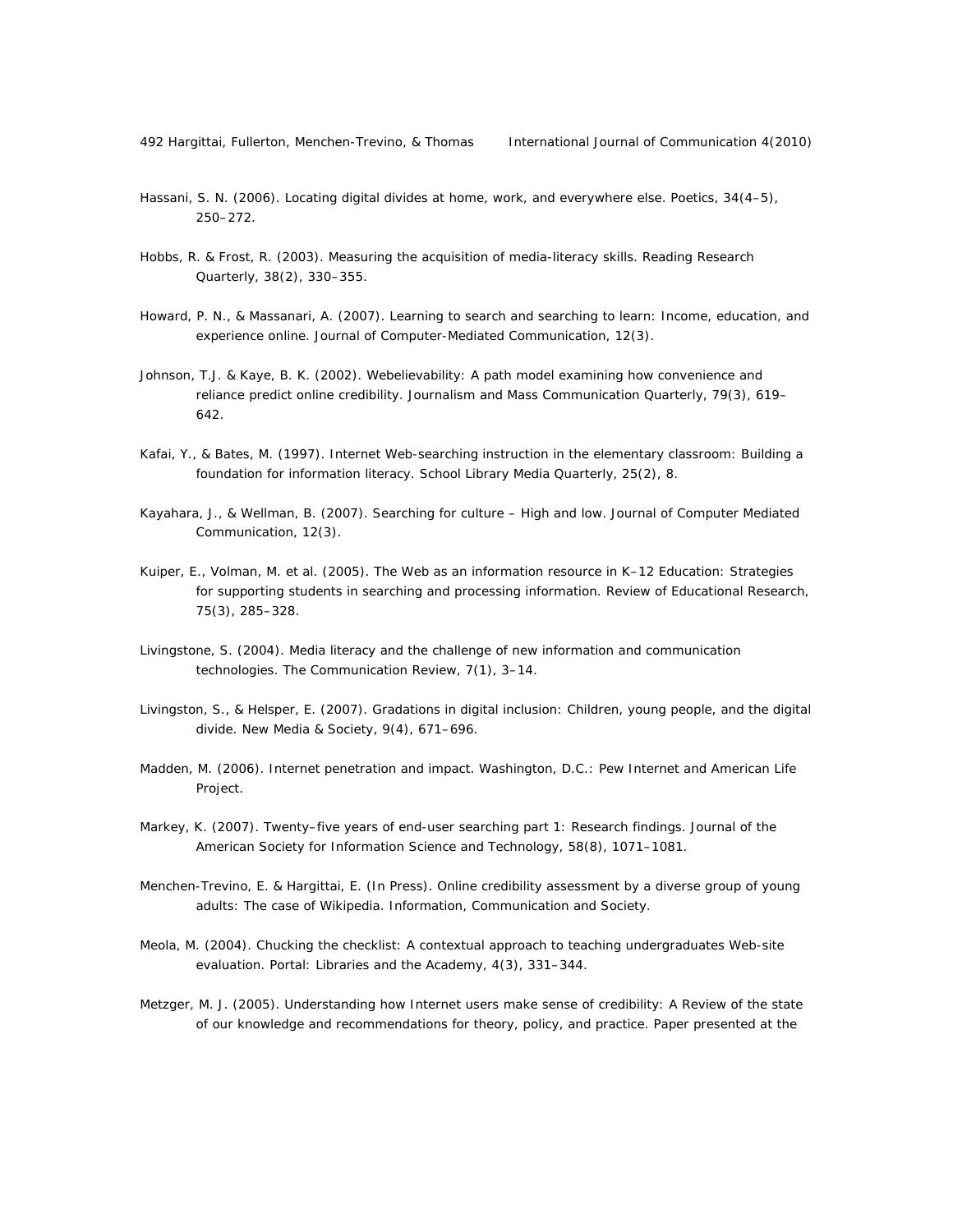Internet Credibility and the User Symposium, sponsored by the American Library Association's Office for Information Technology Policy, Seattle, WA.

- Metzger, M. J. (2007). Making sense of credibility on the Web: Models for evaluating online information and recommendations for future research. *Journal of the American Society for Information Science and Technology, 58(*13), 2078–2078.
- Metzger, M. J., Flanagin, A. J., & Zwarun, L. (2003). College student Web use, perceptions of information credibility, and verification behavior. *Computers and Education (41),* 271–290.
- National Telecommunications and Information Administration. (2004). A Nation online: Entering the broadband age. Washington, D.C.: NTIA.
- Pan, B., Hembrooke, H., Joachims, T., Lorigo, L., Gay, G., & Granka, L. (2007). In Google we trust: Users' decisions on rank, position and relevancy. *Journal of Computer-Mediated Communication, 12*(3).
- Prensky, M. (2001). Digital natives, digital immigrants. *On the Horizon, 9*:1–6.
- Rainie, L., & Tancer, B. (2007). Wikipedia Users. Washington, D.C.: Pew Internet & American Life Project.
- Rieh, S. Y., & Hilligoss, B. (2007). College students' credibility judgments in the information seeking process. In M. J. Metzger & A. J. Flanagin (Eds.), Digital Media, Youth, and Credibility (pp.49-71). Cambridge, MA: The MIT Press.
- Sundar, S. S. (2007). The MAIN model: A heuristic approach to understanding technology effects on credibility. In M. J. Metzger & A. J. Flanagin (Eds.), Digital Media, Youth, and Credibility (pp. 73– 100). Cambridge, MA: The MIT Press.
- Tapscott, D. (1998). Growing up digital: The Rise of the Net Generation. New York: McGraw Hill.
- Tepper, S. J., Hargittai, E., & Touve, D. (2007). Music, mavens, and technology. In S. J. Tepper & B. Ivey (Eds.), Engaging Art: The Next Great Transformation of America's Cultural Life, pp. 199–220, New York: Routledge.
- Tombros, A., Ruthven, I., & Jose, J. (2005). How users assess Web pages for information-seeking. *Journal of the American Society for Information Science and Technology*, *56*, 327–344.
- Tseng, S., & Fogg, B. J. (1999). Credibility and computing technology. *Communications of the ACM*, 42(5), 39–44.
- *U.S. News and World Report*. (2006). Campus Ethnic Diversity: National Universities. America's Best Colleges 2007.